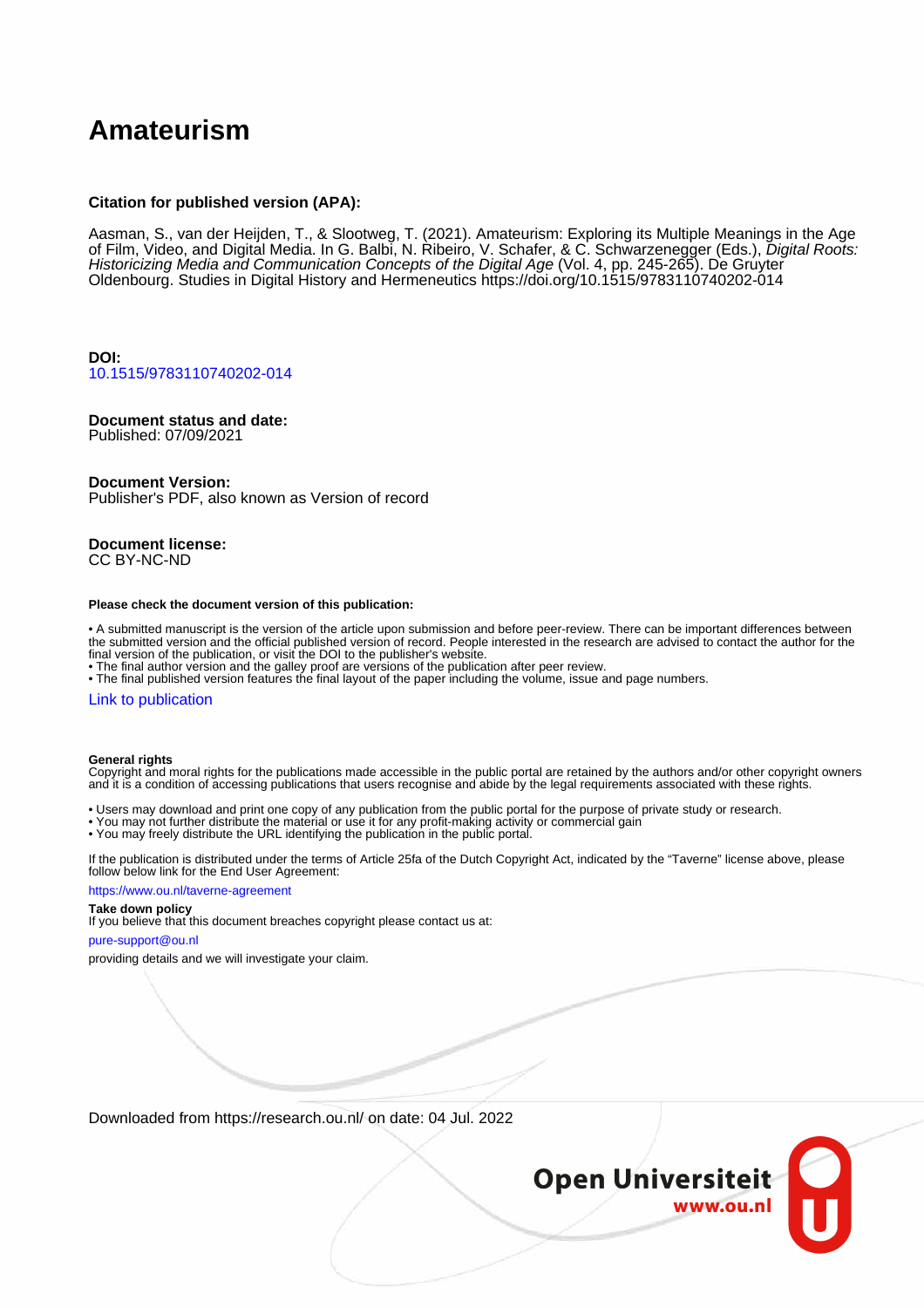# Susan Aasman, Tim van der Heijden and Tom Slootweg Amateurism

Exploring its Multiple Meanings in the Age of Film, Video, and Digital Media

Abstract: In the current digital age, media amateurs seem to have taken over a large part of cultural production and revised traditional hierarchies between professionals and amateurs. This development has been characterized as a form of "mass amateurisation," or even "mass cultural production." This present state of affairs is deeply embedded in an ongoing discourse on the value of being an amateur. Both in public discourse and in scholarly debates, amateurism has been conceptually categorized as either a self-assigned role or as a label that is conferred by others. To explore the multiple meanings of amateurism, this chapter demonstrates how a media historical approach helps to better understand the full complexity of the concept. In addition, we propose that future research can benefit from the development of clear analytical approaches to identify various amateur modes of practice, while also acknowledging the ongoing hybridity of the media amateur.

Keywords: amateurism, amateur media practices, hybridity, modes of practice

Amidst the explosion of social media platforms in the first decade of the 2000s, when consumers transformed into producers and distributors of expressive cultural content, Ralph Rugoff (2008, 9), a curator of contemporary art, observed how "amateurs have returned with a vengeance." He noticed how cultural production saw a strong resistance in the arts against "hyper-professionalization," which resulted in nothing less than a "cultural revolution" (Rugoff 2008, 9). This resistance to the cultural industry and artworld was an ongoing concern for many artists in the twentieth century. One such artist was Andy Warhol, who explicitly praised the amateur in his book The Philosophy of Andy Warhol: "Every professional performer [. . .] always does the same thing at exactly the same moment in every show they do. What I like are things that are different every time. That's why I like amateurs . . . You can never tell what they'll do next" (Warhol 1977, 83).

The appreciation that speaks from the quote underlines an interesting moment in both art and media history. Warhol's observations should be understood within the context of the 1960s and 1970s when a quest for alternatives to the mainstream, a plea for better access to the means of cultural production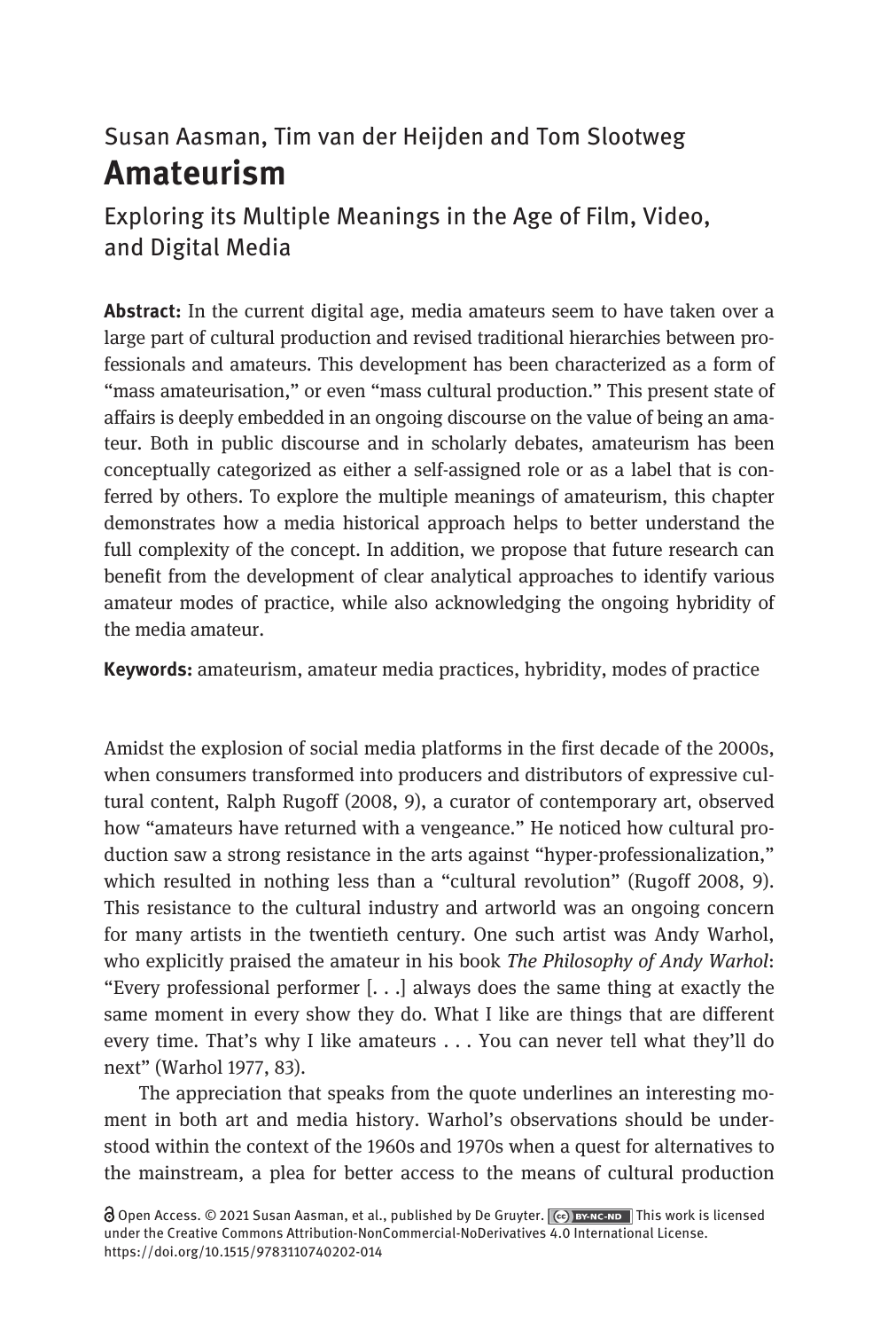and a desire for authenticity and real-life experiences were taken up by many media makers and artists. In the current digital age, however, amateurs seem to have taken over a large part of cultural production and revised traditional hierarchies between professionals and amateurs. This development has been characterized as a form of "mass amateurization" (Shirky 2008), "mass cultural production" (Manovich 2009) and an "amateurized media universe" (Zimmermann 2013). One could even argue that amateur media production moved from being marginal to a mainstream pursuit, thereby reconfiguring the media landscape (Motrescu-Mayes and Aasman 2019).

This present mode of amateurism is embedded in an ongoing discourse on the value of being an amateur. One that is furthermore embedded in a history of everyday media use, with material, economic, aesthetic, cultural, and social dimensions. However, the question remains whether the ideals Warhol and others adhered to have come to fruition in the digital age, or do they represent a mythical conception of what the amateur and amateurism mean? Should we value amateurism as something that is closely related to ideals of democratisation, valuing a specific aesthetic and a desire for personal and intimate representations of everyday life? In order to deconstruct and better understand the current debates and discourses surrounding the notion of amateurism, we think it is crucial to historicise these notions of the amateur. By exploring the historical dynamics of the media amateur, we will be able to understand the multidimensional complexities of what it means or meant to be (called) an amateur.

In the first part of this chapter, we will discuss various scholarly debates around the amateur and trace the main themes and perspectives, in particular those related to amateur media. As we will show, the complexity of the debates around the amateur are connected to the idea of how amateurism has been conceptually categorized as either a self-assigned role or as a label that is conferred by others. The latter distinction will be conceptualized in terms of "emic" and "etic" approaches to amateurism. In the second part, based on empirical research, we historicise the notion of amateurism by focusing on film, video, and digital media as amateur media technologies and their appropriation by users within three historical periods of time. For each media technology and time period, we discuss the ways in which "the amateur" has been defined and how conceptualisations of amateurism have developed over time.<sup>1</sup> In the conclusion, we propose two

<sup>1</sup> This chapter is based on the results of the NWO-funded research project "Changing Platforms of Ritualized Memory Practices: The Cultural Dynamics of Home Movies" (2012–2016), in which the authors traced the history of amateur media from a long-term historical perspective. More information about this research project can be found on the project's weblog: [https://](https://homemoviesproject.wordpress.com/) [homemoviesproject.wordpress.com/.](https://homemoviesproject.wordpress.com/)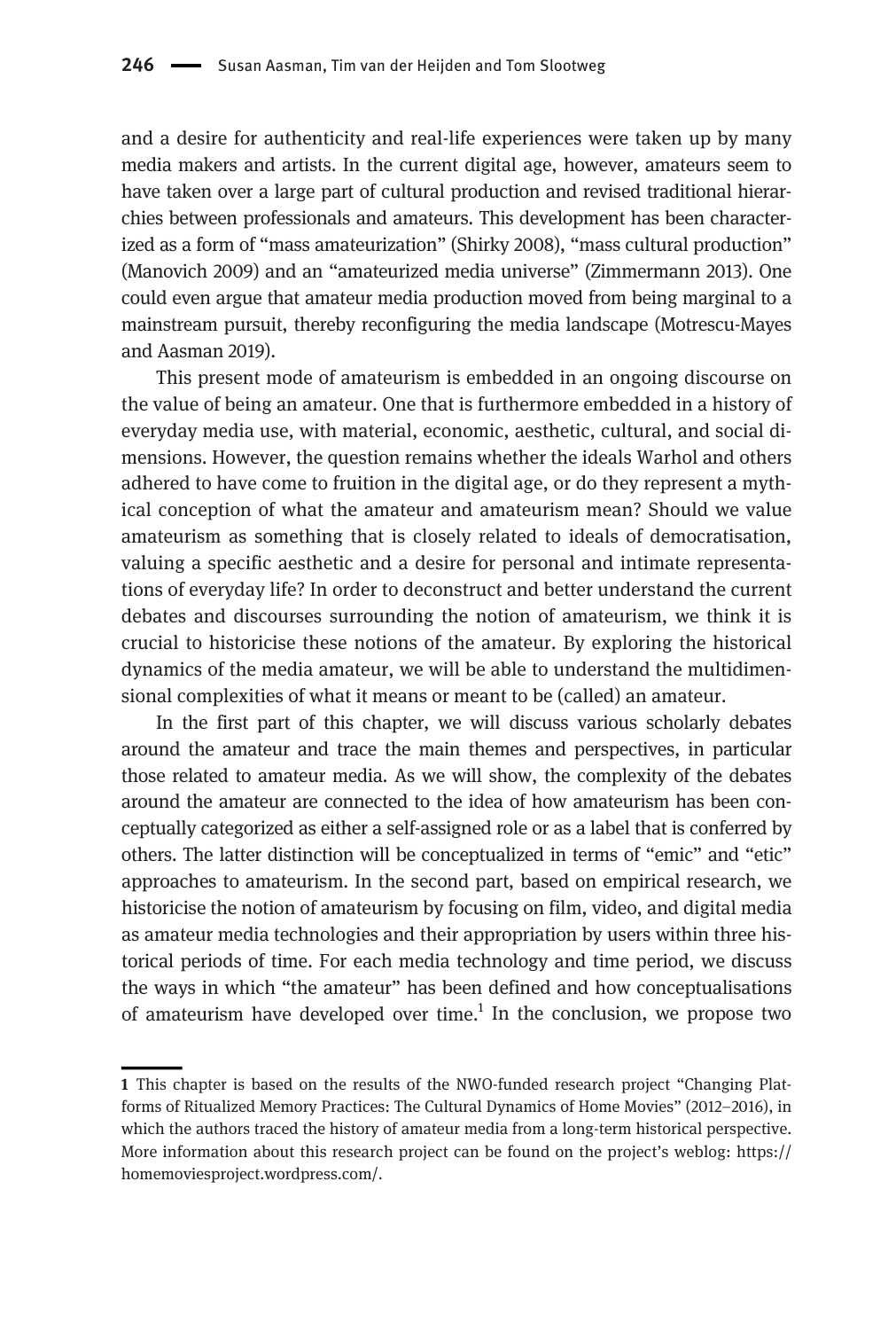complementary conceptual lenses – amateur modes of practice and hybridity – for analysing the notion of amateurism in its historical complexity.

## 1 Getting a Grip on the Amateur

Over the years, the meaning of amateurism has been subject to change. Today, the term amateurism often refers to informal, self-taught, hobbyist or do-ityourself practices, all of which tend to evoke mostly pejorative connotations, such as being unqualified, or non-professional. In the late nineteenth and early twentieth century, however, identifying oneself as an amateur was often a matter of pride and honour: being an amateur meant that someone devoted a considerable amount of time, energy, and commitment to practicing a particular hobby for the purpose of sheer enjoyment. Etymologically speaking, the word amateur is derived from the Latin word amare, meaning "to love." This etymology thus clearly connotes a favourable, even idealist meaning of amateurism. The amateur practitioner loves the hobbyist pursuit in and of itself, without any financial motives, as opposed to the professional practitioner.

In her 1965 essay "Amateur versus Professional," the American avantgarde filmmaker Maya Deren argued that amateur filmmakers should take inspiration from this original meaning of amateurism and "make use of the one great advantage which all professionals envy him, namely, freedom – both artistic and physical." At the same time, she underscored how "[t]he very classification 'amateur' has an apologetic ring" (Deren 1965, 45). Four decades later, media scholar Broderick Fox argued that in the digital age "the ringing has only intensified, negative connotations of the term moving up to first definition status in the dictionary of popular consciousness" (Fox 2004, 5). Clearly, current connotations and understandings diverge from the original idealist meaning of amateurism which, as film historian Ryan Shand argues, is "so out of step with contemporary ideologies that it requires a historical explanation to be properly grasped" (Shand 2007, 7).

A number of historians, sociologists, and scholars from the field of cultural studies have tried to grasp amateurism, both as a historical and a sociocultural phenomenon. The American historian Steven Gelber, for instance, understood amateurism as part of the broader rise of hobbyism, a phenomenon that came to prominence with changing notions regarding the relationship between work and private life during the processes of professionalisation, industrialisation and modernisation in the nineteenth century. Amateurism, then, according to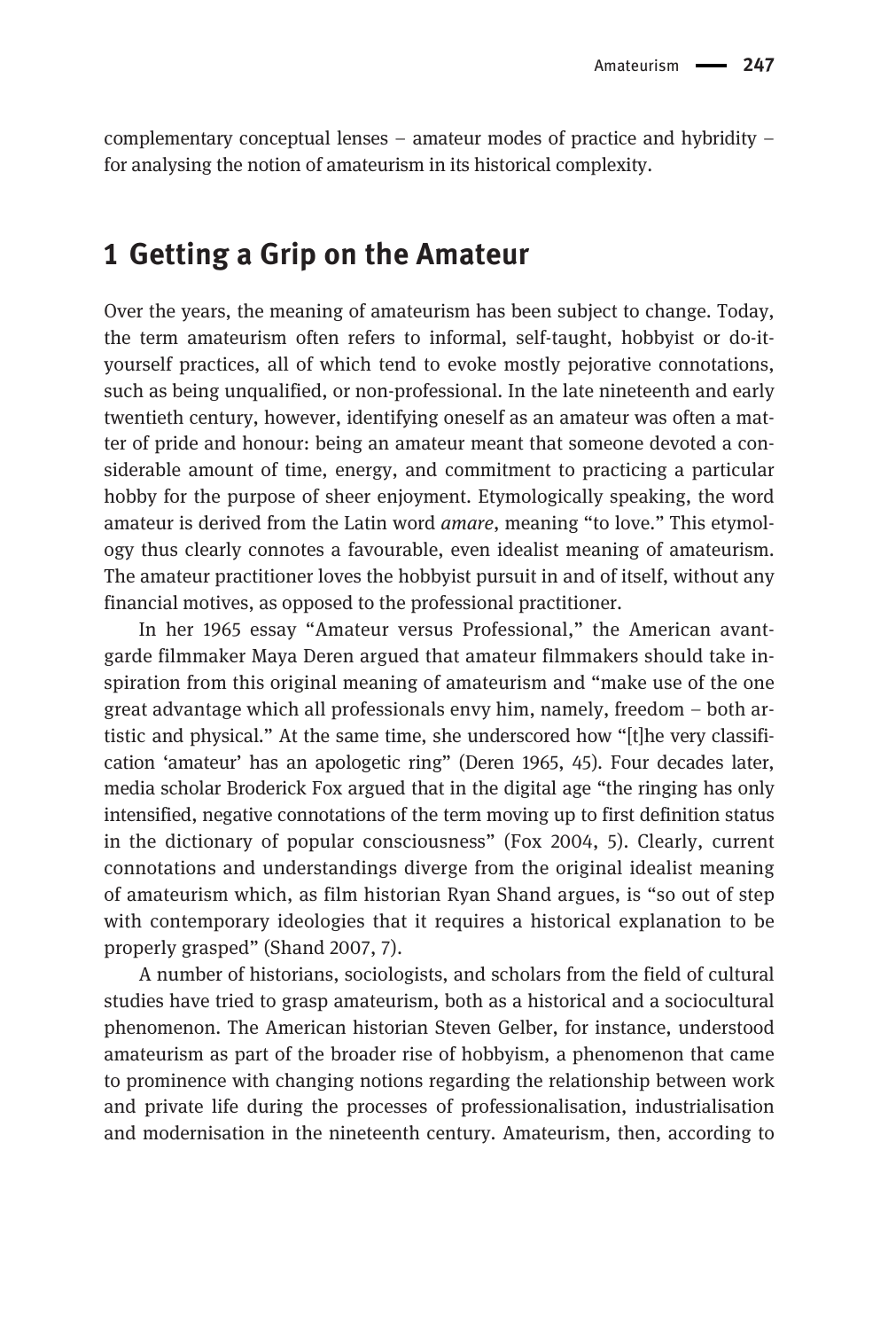Gelber, was understood in relation to meaningful "leisure", which served as a bridge between working life and the home (Gelber 1999, 2–3). Moreover, leisure and amateurism were often strictly gendered categories. Whereas public leisure was often seen as male oriented, women's leisure was considered strictly private, belonging to the domestic sphere. As a result, a "distinctly female culture" developed with characteristic home-oriented activities (Gelber 1999, 157). It is important to note that this led to new cultural hierarchies and values related to male hobbies, such as photography or home movie making, as opposed to typical women's "crafts" like embroidery or sewing. This gendered division of activities remained dominant throughout the twentieth century. For instance, in the early 1960s, a manual for amateur filmmaking encouraged husbands to buy a film camera while their wives were presumed to acquire a sewing machine (Aasman 2004). Of course, there were also forms of "leakage" (Gelber 1999, 157), because these categories were and are much more complex, and do not endlessly reproduce the "ideology of 'separate spheres'" (Jordan 2000).

The sociologist Robert Stebbins, in his writings on "serious leisure," furthermore distinguished between amateurs, hobbyists and volunteers. Unlike Gelber, Stebbins did not define amateurism as a form of hobbyism. A hobbyist, he argued, does not have a professional counterpart: "hobbyists are often enamoured of pursuits bearing little or no resemblance to ordinary work roles" (Stebbins 1992, 11). Amateurs, on the other hand, always have a professional counterpart. Therefore, according to Stebbins' typology, "the term 'amateur' should be used only with those activities that constitute  $[...]$  a *professional* work role. That is, there must be a professional counterpart to the status of amateur" (Stebbins 1992, 41–42; original emphasis).

However, this division between the amateur and the professional (or expert) is not always straightforward. As Kristen Haring shows in her study on the technical culture of ham radio: "Despite hams' proud insistence at times on their status as 'amateur' radio operators, there was a significant overlap between the groups that worked with electronics during the day for wages and in the evening for pleasure" (Haring 2007; cf. Douglas 1986). The same applies to the group of home computer amateurs from the 1960s and 1970s, who were likewise positioned "between work and play" (Gotkin 2014; cf. Kerssens 2016). The blurring of boundaries between amateurs and professionals seems to intensify in the digital age, as indicated by the rise of such new terminology as "pro-ams," "prosumer" and "produsers" (Leadbeater and Miller 2004; Bruns 2006; van Dijck 2009). These new terms are not neutral, however. Andrew Keen, for example, underscored the more negative connotations of amateurism in the digital age by stating that "On today's Internet  $[ \ldots ]$  amateurism, rather than expertise, is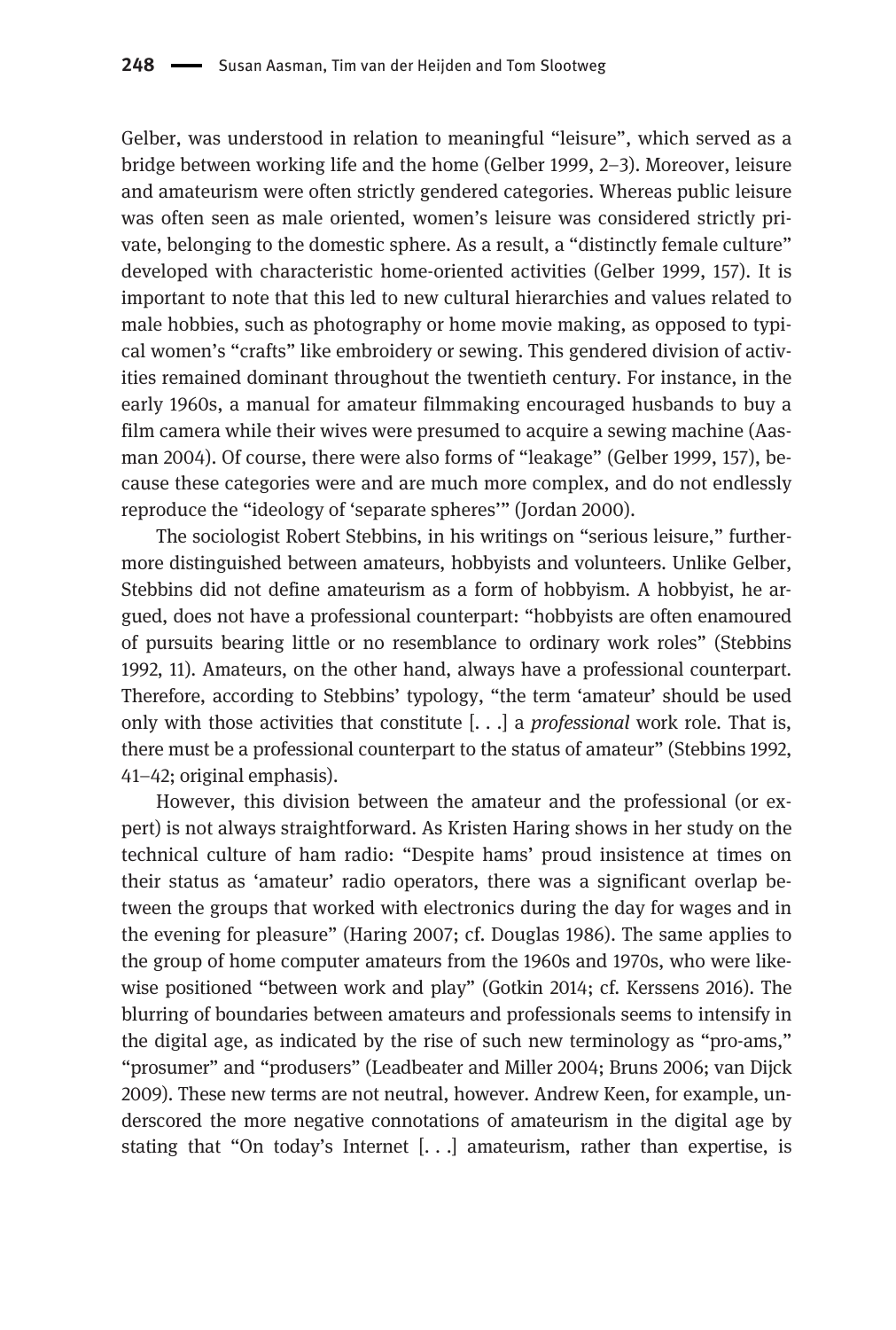celebrated, even revered" (Keen 2007, 37). Others point at more positive meanings of the term that, according to Nick Prior, relate in particular to a renewed valorisation of the amateur: "In the last two decades or so, the status and position of the amateur have been redeemed and a new, less aristocratic, breed of amateur has emerged" (Prior 2010, 401).

In tandem with these broader discussions on amateurism, various conceptualisations of media amateurism have also been discussed in scholarship on the topic over the years. Defining amateurism clearly, with analytical precision, has proven to be more challenging than might be expected for such a seemingly quotidian phenomenon in media culture. A recurring trend in the scholarly pursuit of a clear definition, or conceptual framework, is the pervasive impulse to understand it in terms of what it is not. Broderick Fox, for example, remarked that when we ask "for a concrete definition," we rarely "respond with an answer of what amateurism is, constructing a meaning, [but] instead, in terms of what it is not – not sophisticated, not technically adept, not pretty or polished, not of popular interest, or perhaps, most frequently and opaquely, 'not professional'" (Fox 2004, 5). This stance furthermore seems to align with the manner in which the amateur is defined in everyday discourse. The Cambridge Dictionary Online, for example, defines an amateur as "a person who takes part in an activity for pleasure, not as a job," and as "someone who does not have much skill in what they do" (Cambridge English Dictionary 2020; emphasis added). Moreover, in addition to the efforts to define the amateur in terms of what it is not, as media scholar Kevin Gotkin (2014, 5) observed, amateurs seem to "emerge in the cracks between extant categories, and even the label 'amateur' has a historically mutable character." He furthermore reminds us that every intellectual effort to grasp the amateur, whether from a synchronic or diachronic perspective, must acknowledge that the amateur is essentially "a moving target" (Gotkin 2014, 6).

## 1.1 Fixing the Target

In order to make some headway in "fixing" the target, we hence propose to cluster the definitional strategies derived from the historical sources and literature on the topic according to four types of amateurs. This typology of amateurs, we should emphasise, is by no means exhaustive or exclusive but rather serves as a pragmatic categorisation of the amateurism debate, in which each amateur type places a different heuristic or analytical emphasis.

The first type is the amateur as non-professional user. This amateur type, for instance, is discussed by sociologist Robert Stebbins (1992) and media theorist Patricia Zimmermann (1995; 2008), who respectively defined, analyzed, and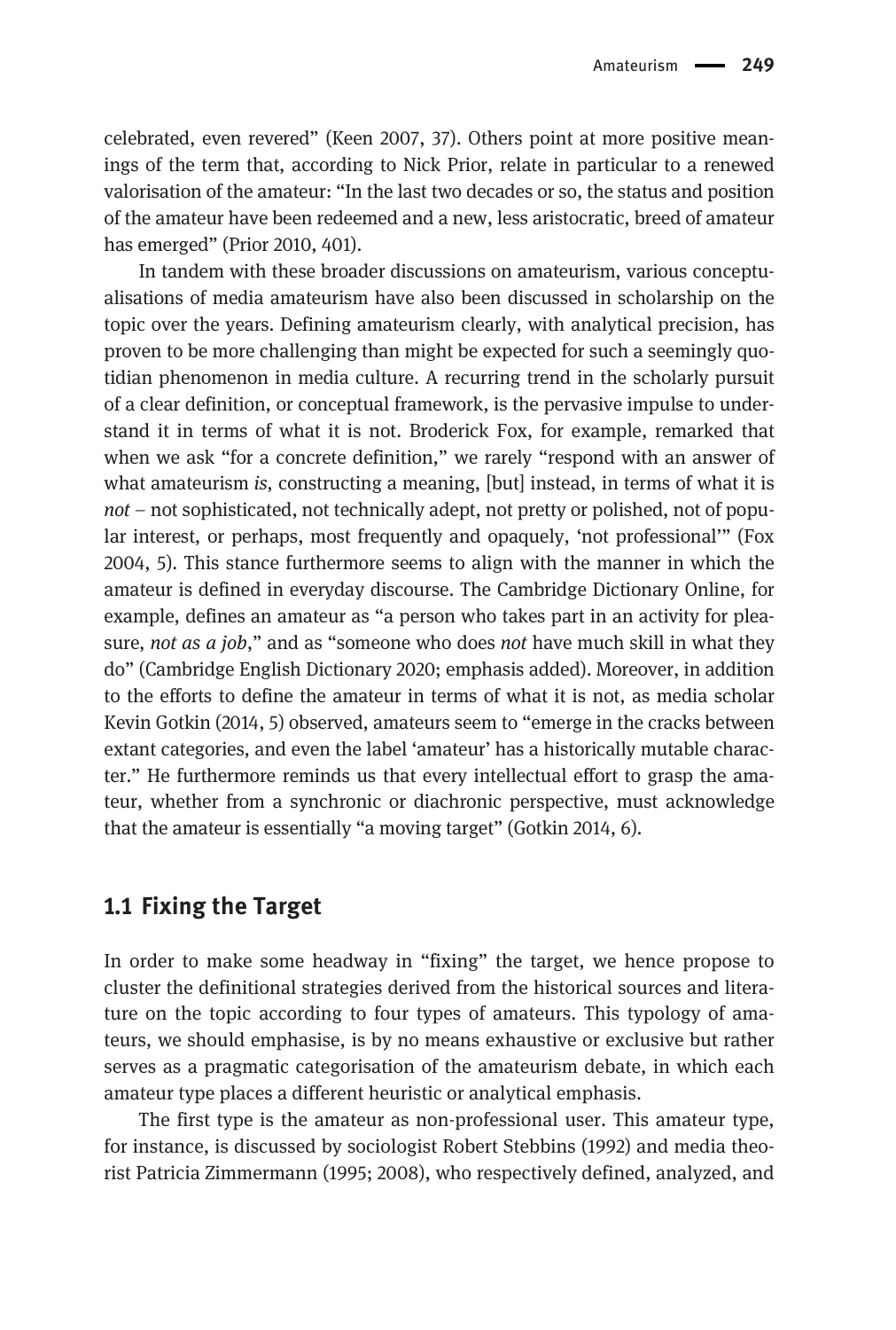criticized the amateur in relation to their professional counterpart. Furthermore, the amateur as non-professional user is prevalent in marketing discourses that regularly differentiate between "amateur" and "professional" types of technologies and their (configured) usages, e.g. the domestic consumption of technologies (cf. Silverstone and Hirsch 1992). In the current context, where amateurs are taking to commercial social media platforms like YouTube, the classification of the amateur as non-professional has been challenged further. Media scholars such as Jean Burgess (2013), for instance, observed amateurs crossing the line from traditional, domestic to more public, market-oriented modes of participation. This then started a large-scale process of professionalisation and formalisation of amateur media production.

The second type is the amateur as tinkerer. Unlike the first amateur type, this one does not merely regard amateurs as (passive) consumers but rather considers they play an active part in the innovation and development processes of media technologies. Through tinkering, that is the technical playing with technologies and their (creative) appropriation, amateurs can function as active agents in the co-shaping, or "co-construction," of a technology and its usages (Oudshoorn and Pinch 2003). The amateur as tinkerer and innovator foregrounds a technical and political understanding of amateurism in the debate (cf. Haring 2007; Gotkin 2014; Bruyninckx 2018). In the words of media theorist Sean Cubitt (1999), this type of amateur "is ready [. . .] to transform every material, to show respect through manipulating and changing what comes to hand, seizing a technology, a technique, a shape or melody or image and making it anew". Moreover, the idea of "craftsmanship" is equally important, which implies that the development of skills and making an effort are part and parcel of the amateur practice (cf. Sennett 2009; Roepke 2013). Thus, the amateur as tinkerer type strongly foregrounds a particular do-it-yourself mentality.

The amateur as tinkerer is closely related to the third type: the amateur as avant-gardist. The discourses surrounding, or representing, this type of amateur are less technically oriented but rather underscore the amateur's wish to experiment with new technologies and explore new topics or alternative aesthetics. This type also spurs a more political connotation that refers to the potential of amateurism in processes of cultural participation, democratisation, and valorisation (Prior 2010). This is done, for instance, by emphasizing the amateur's sense of freedom (Deren 1965) and do-it-yourself ethos. Therefore, this category received various different labels over the years, such as counter practitioner, grassroots artist, media activist, or independent media maker. According to Michael Z. Newman (2008, n.p.): "The notion that do–it–yourself amateurism can stand on equal ground with media industry professionalism signals a democratic challenge to hierarchies of aesthetic value. And at the same time that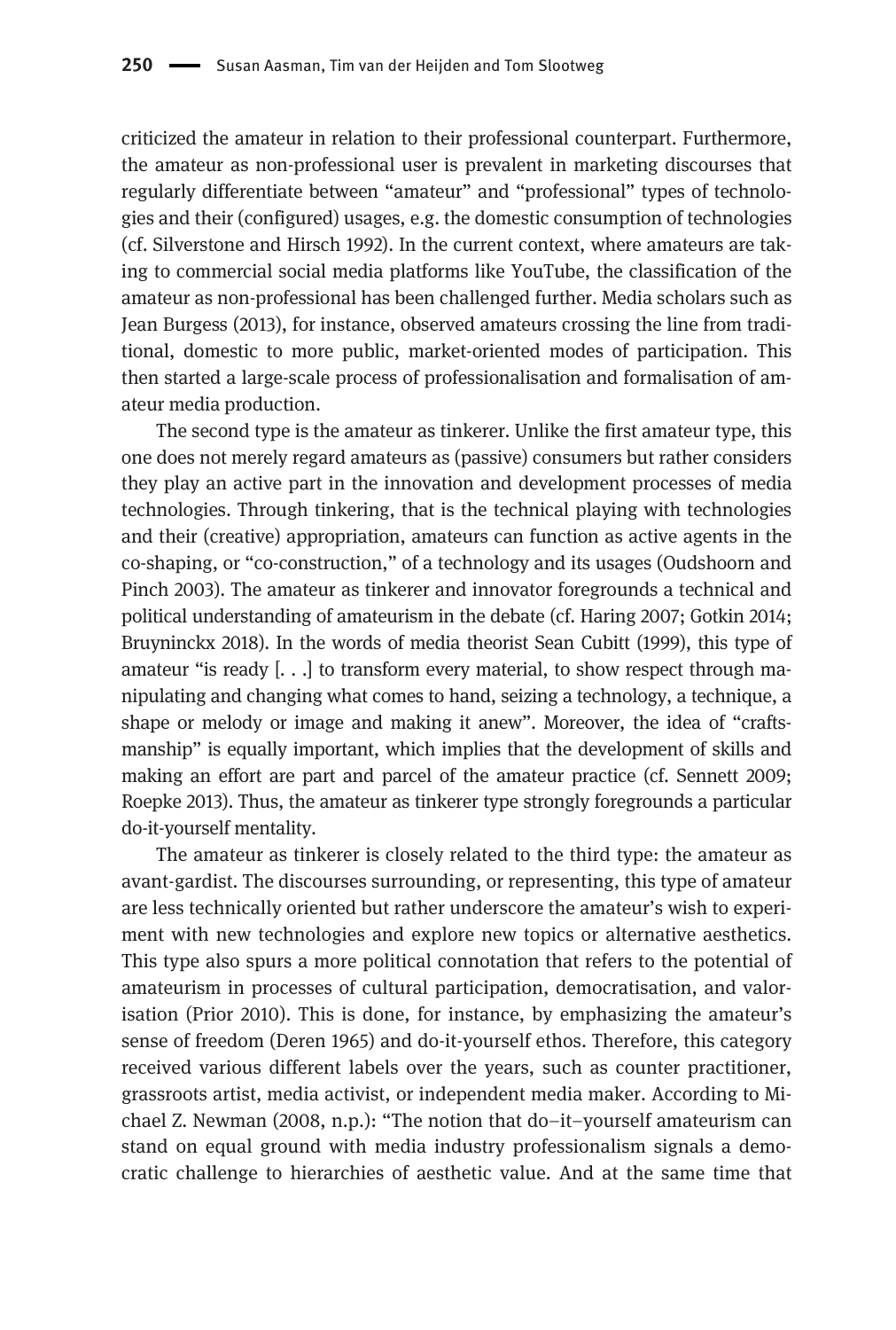amateur media are gaining ground, so is the communitarian alternative to traditional, top–down mass media distinctions between production and reception."

The multiple, often contrasting discourses surrounding the fourth type, the amateur as naive practitioner, demonstrate the complexity of this category. Within the debate, this type of amateur is often conceptualized as someone who lacks certain expertise or particular skills, which resembles the popular, dictionary understanding of the amateur pointed out earlier. In the influential book The Cult of the Amateur, Andrew Keen (2007) used this negative definition to typify the amateur as a non-expert. However, the amateur as a naive practitioner is not only limited to negative discourses and contemporary definitions. It can also reflect positive connotations, in which the naive is valued as "authentic" and can therefore be regarded as an asset. Here, the amateur is someone who, unlike professionals and serious hobbyists, is not hindered by any aesthetic conventions or pre-defined social structures as an operational framework. The amateur as naive practitioner, in this sense, reminds of the distinction between "naive artists" and "integrated artists" made by art sociologist Howard S. Becker. Naive artists lack institutional training and work independently from any artistic points of reference, whereas integrated artists do operate, often collectively, in such art worlds (Becker 2008; cf. Flichy 2018). It is exactly this (ideal of) amateur naïveté that was pursued and cherished in the avant-garde filmmaking practices of members of the New York underground, such as Jonas Mekas, Stan Brakhage, and Ken Jacobs. The notion of the naive practitioner is furthermore prominent in the work of the visual anthropologist Richard Chalfen. He connects "cinéma naïveté" with home movie making as a specific form of visual communication, in which the main goal is to make "use of filmmaking technology to symbolically record, document and reproduce a reality" (Chalfen 1975, 93; cf. Odin 1995). In the amateur handbooks, magazines, and instruction guidelines, the naive practitioner is often contrasted to the more ambitious or "aspirational" practitioner (Buse 2018).

## 1.2 Emic versus Etic Approaches

Following these four types of amateurs within the debate, we can detect a clear pattern that shows either a form of self-assignment or labelling of the term amateur as a particular value, either positive or negative, or appropriating it as an identity. To better understand this dynamic, we can learn from the field of anthropology, where the division between "emic" and "etic" is used to distinguish between the perspectives of the observer, or outsider, and participant, or insider, of a social group (Goodenough 1970; Harris 1976; Headland, Pike, and Harris 1990). An emic approach includes the ways in which the participants of a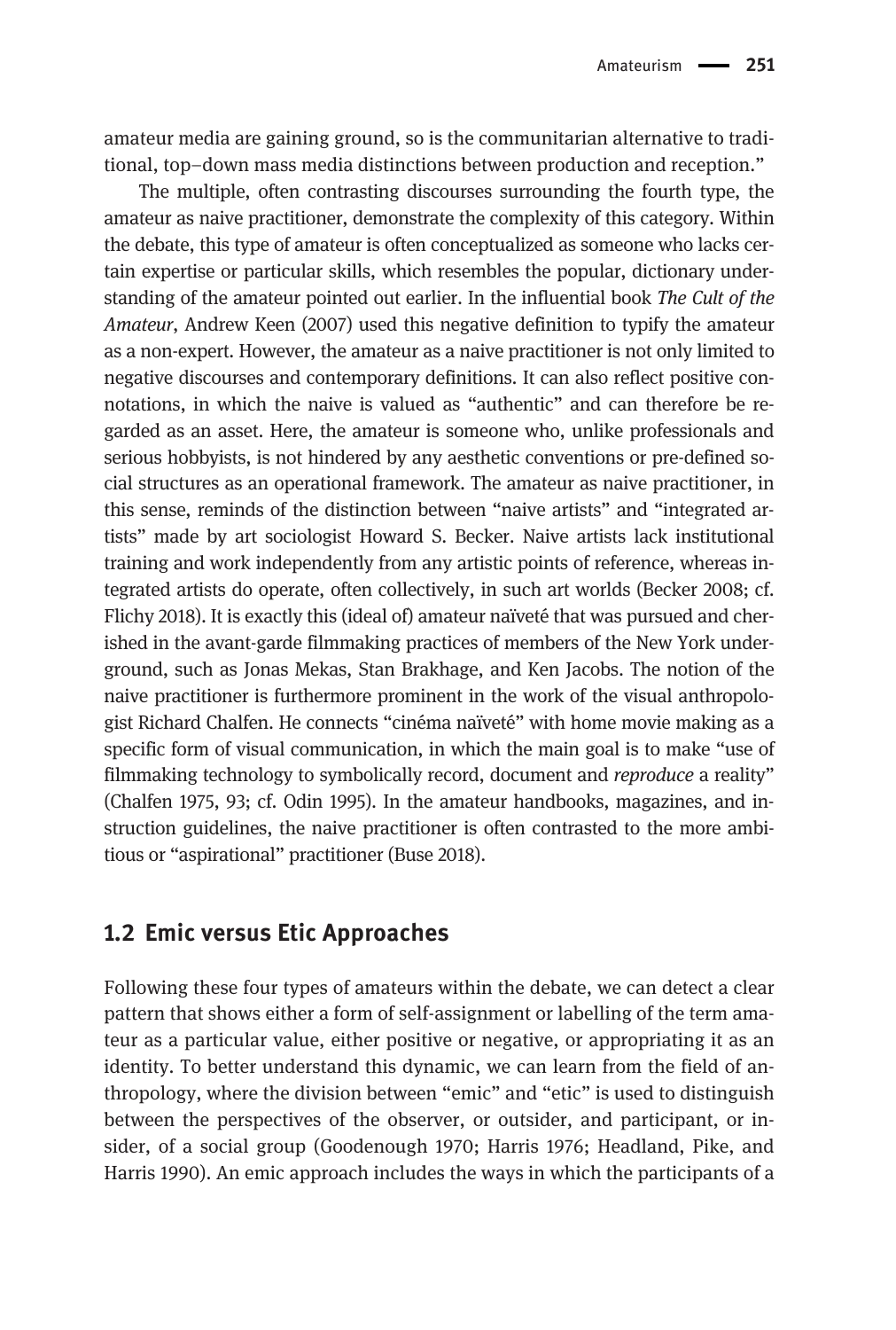social group perceive themselves, their behaviour and beliefs from an insider and cultural-specific or "native" perspective. An etic approach, on the other hand, includes the ways in which a (scientific) observer analyzes the behaviour and beliefs of the participants of the social group from an outsider and crosscultural perspective.<sup>2</sup>

When looking at the four types of amateurs described above, we can see how the distinction between emic and etic approaches to amateurism can be helpful for better understanding the historical dynamics of the appropriation and labelling of the term "amateur." The amateur as tinkerer, for instance, can be found in emic approaches to amateurism. As became apparent in discussions on radio and computer amateurism, this is how amateurs saw themselves especially in the early twentieth century. The amateur as naive practitioner, on the other hand, is more dominant as an etic approach in the amateurism debate. This perspective comes to the fore most prominently in the work of Andrew Keen (2007). For the amateur as avant-gardist, the emic approach is more dominant again, as Jonas Mekas and other filmmakers from the New York underground exemplify. The amateur as non-professional is more neutral and can therefore be found in both emic and etic approaches. Emic approaches include those amateurs who did not pursue professional standards, while etic approaches include the perspective of the industry when striving for a standardization and domestication of non-professional technologies. Nevertheless, emic and etic approaches can be found in all four amateur types. Instead of deploying the emic-etic framework in an oppositional or mutually exclusive manner, we would rather regard it as a complementary concept in the historical analysis of the dynamic between appropriation and labelling in amateur discourses. $3$  In other words, both the etic and the emic should be taken into consideration when historicizing amateurism. We will show the benefits of such an endeavour in the next part, where we focus on amateur film, video, and digital media in three different historical time periods.

<sup>2</sup> For a history and development of the emic-etic concept, and its different conceptualizations within the field of anthropology, see Headland, Pike and Harris (1990).

<sup>3</sup> In the field of anthropology, the complementarity of the emic-etic approaches is likewise embraced. As Jingfeng Xia argues: "Although emics and etics are sometimes regarded as inherently in conflict and one can be preferred to the exclusion of the other  $[...]$ , the complementarity of emic and etic approaches to anthropological research has been widely recognized, especially in the areas of interest concerning the characteristics of human nature as well as the form and function of human social systems" (2011, 78).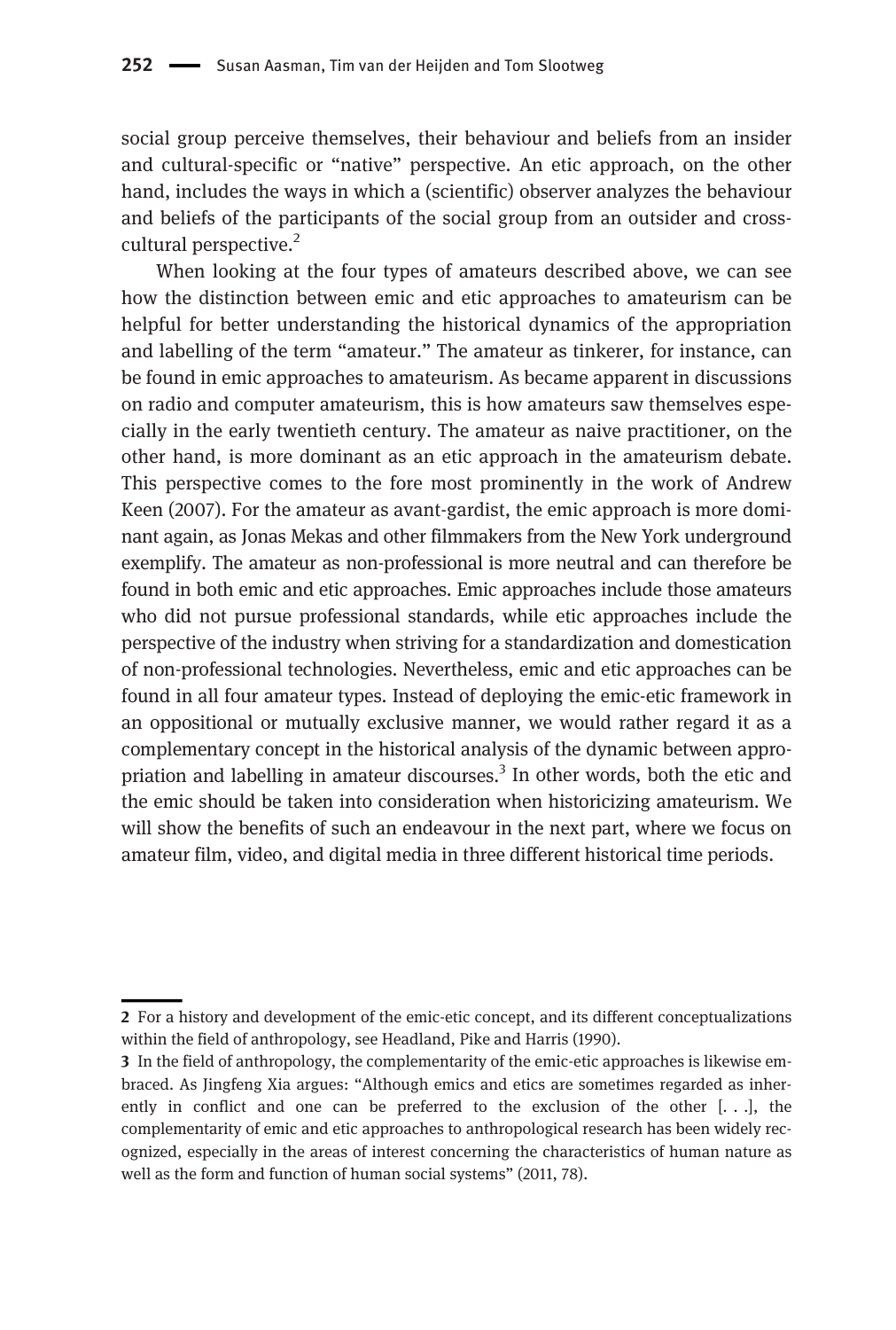# 2 Historicizing Amateurism: Film, Video, Digital

The history of amateur media in particular can help us to understand the constantly evolving discourses on amateurism. Several important observations point at the relevance of a historical approach to the topic: the ongoing stream of emerging and disappearing media technologies; a longstanding tradition of vocal practitioners embracing various ideological positions; a strong rise in the economic interests of the media industry; and last but not least, the increasing cultural and social investments of millions of practitioners, or media users, make this a fascinating but complex and contested field of historical research. As Patricia Zimmermann (1997, 74) observed: "any study of amateur film throws us into a mapping of submerged historical discourses on technology, aesthetics, politics and social relations." Indeed, we should acknowledge how histories of amateur media can reconstruct socially and culturally specific experiences of meaning that do justice to media as "unique and complicated historical subjects" (Gitelman 2006, 7). Therefore, in this part, we will historicise the notion of amateurism by discussing the ways in which the amateur has been defined and conceptualized in the age of film, video, and the digital (cf. Aasman, Fickers, and Wachelder 2018). Media historians are often confronted with a sheer diversity of direct and indirect sources that can provide various possible answers (Motrescu-Mayes and Aasman 2019). The sources available to reconstruct the historical media amateur allow for the analysis of complex dynamics between discursive labelling, selfassignment, and perhaps also the "othering" of the amateur (Buckingham, Pini and Willett 2007, 191).

## 2.1 Film Amateurism

Who or what is the film amateur? While the first users of the film camera can be called amateurs, there was arguably no strict distinction between amateur and professional filmmakers between the late nineteenth century and the early 1920s. Rather, as Zimmermann (1995, 9) argues, "professionalism and amateurism complemented each other" in this early historical period.4 This changed in the years 1922–1923, when the French Pathé Frères Company and the American Eastman Kodak Company respectively introduced their 9.5mm and 16mm "small-gauge" film technologies for the amateur user. While several attempts had been made by

<sup>4</sup> For a discussion on the definition of amateur film in relation to its professional counterpart, see among others: Hogenkamp and Lauwers (1997); Hielscher (2007); Czach (2014).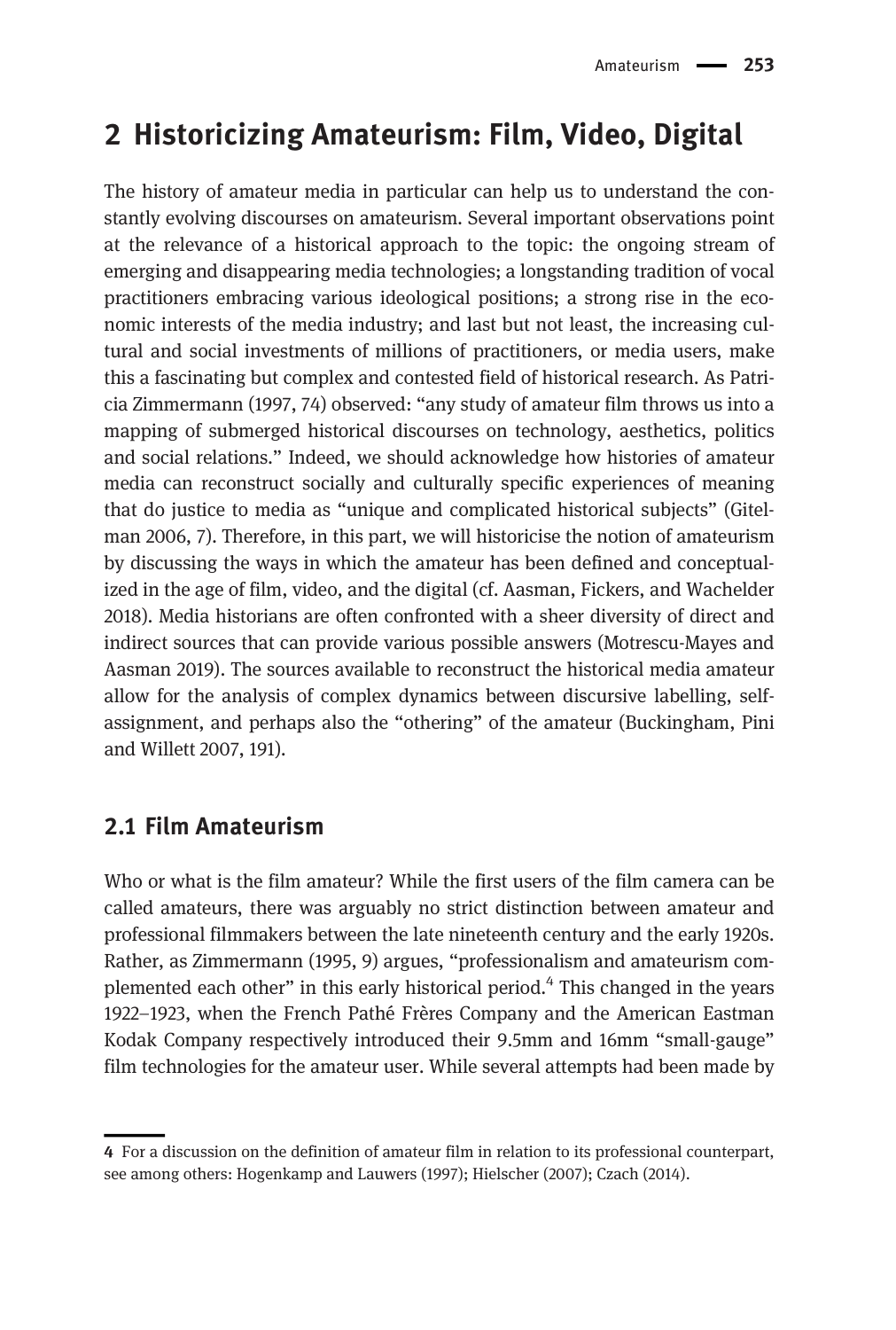the industry before to release a substandard film format for amateur and domestic usage specifically, such attempts failed to produce a truly cheaper, safer, and easier to use alternative to the standard 35mm film technologies that were used by professionals (Kattelle 2000). With the releases of the Pathé's 9.5mm and Kodak's 16mm (and later 8mm) safety film formats and accompanying film equipment, amateur filmmaking developed into a practice of its own right as it became accessible to a larger group of middle-class families and amateur hobbyists who had grown curious about the possibilities of recording and screening moving images.

Among such users were many amateur photographers. In the amateur photography magazines, they could read about the latest developments of the practice of filmmaking – then called "kinematography". Two ideals of amateurism are particularly dominant in these discourses. The first is the nineteenth-century ideal of the amateur as someone who could elevate the profession to a higher artistic level. This ideal type reflects the amateur as avant-gardist: someone who, unlike their professional counterpart, is not bound by the conventions and limitations of the medium as set by their profession, but rather can explore new aesthetic avenues or directions to the medium in its development. In 1928, the Dutch amateur photography magazine Lux-De Camera projected this ideal type of amateurism onto the emerging practice of kinematography as follows: "Amateurism stimulated a better and artistic form of photography, and this will happen with respect to kinematography as well" (N.N. 1928, 222; translated from Dutch). This ideal type of amateurism was particularly prominent within the avant-garde movements of the late 1920s and 1930s (Horak 1998; Zimmermann 1995; Linssen, Schoots, and Gunning 1999). In several countries, cine-clubs became the sites where amateurs and the avant-garde would meet, exchange ideas, and cross-over practices occurred (Hagener 2007; Shand 2007; Craven 2009; Nicholson 2012; de Cuir Jr 2014; Tepperman 2015; Slootweg 2018b). The second ideal of amateurism is the amateur as tinkerer who, similar to the amateur photographer, maintained a certain do-it-yourself mentality. This ideal type of amateurism can be found in normative discourses emphasizing the importance of film amateurs to develop their films themselves instead of outsourcing the development process to a manufacturer, so as to maintain as much technical and aesthetic control over the creative process as possible.

It should be mentioned that these two ideal types of amateurism originating from the domain of photography are not applicable to all amateur filmmakers; neither for this specific time period nor in later times. Rather, they particularly apply to the category of serious hobbyists and leisure practitioners who were interested in filmmaking as a hobby and form of expression. This in contrast to the large group of users who did not carefully plan, shoot, and edit their films but were primarily interested in the function of the amateur film camera to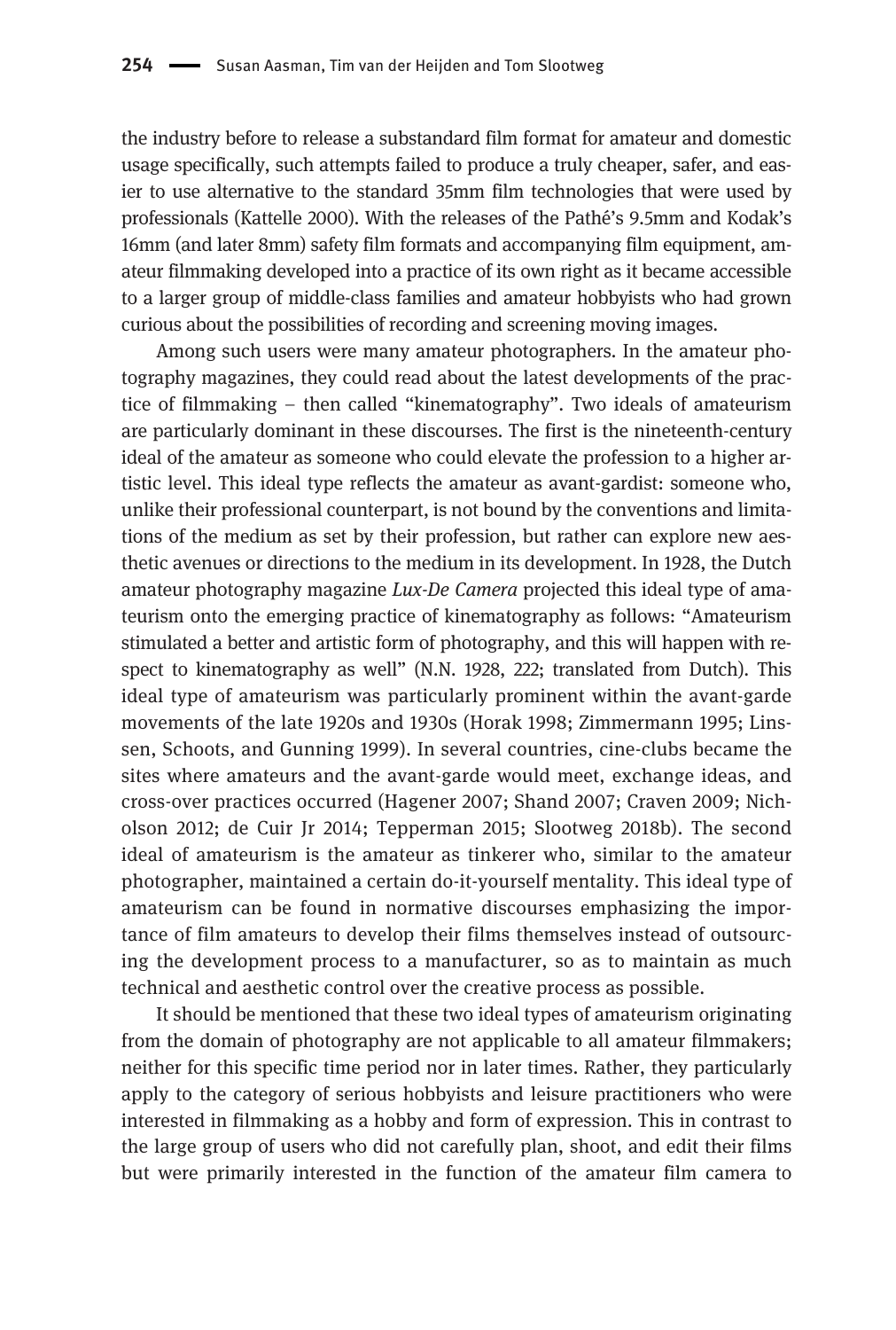record and preserve family memories (Hogenkamp and Lauwers 1997). This last group of users corresponds to the type of amateur as naive practitioner, who similar to the snapshot photographer practiced their hobby as a private or "home mode" form of communication (Chalfen 1987). Within this home or family mode, the French film theorist Roger Odin (1995) argued, the social function of (recording and watching) family films is more important than their aesthetic quality. Although for many users the making of family films was indeed the main reason to buy a film camera in the first place, the more ambitious or aspirational amateurs often regarded this only as a first step towards becoming a "real" amateur (van der Heijden and Aasman 2014).

This tension between amateur filmmaking as a hobby and memory practice is a recurring theme in the history of amateur filmmaking (Aasman 2004, 254). With the emergence of amateur ciné-clubs in the late 1920s and 1930s, the differentiation between user groups would only solidify (van der Heijden 2018b). The amateur in the film era, in other words, is neither synonymous nor complementary to the non-professional user. What makes or defines the amateur is rather the outcome of a complex negotiation process between labelling (etic) and appropriation (emic), in which various ideas, norms, values and motivations play a role.

## 2.2 Video Amateurism

Who or what is the video amateur? Can we even speak of the video amateur? These questions arise when engaging with the historical traces left behind by the video cultures of the 1970s, 1980s and 1990s. Media scholars David Buckingham, Maria Pini, and Rebekah Willett attempted to create some clarity when they analyzed not only the discursive construction of the historical film amateur but also of the video amateur. They concluded that the latter in particular shows an ever "increasing diversity of amateur video production [that] is making life more difficult for those who would seek to discipline and regulate it" (Buckingham, Pini, and Willett 2007, 199). Scrutinising the numerous amateur video productions made in the past will indeed reveal a staggering amount of diversity: home videos, activist and community videos, video diaries, spoof videos, bootlegs, amateur porn, skate videos, and the list goes on (cf. Hilderbrand 2009). Having a look at the content of these videotapes is nevertheless only one path to take in order to trace the video amateur. We can locate them as well in amateur magazines, manuals, in oral histories (memories), and other material sources.

The historical context in which the dynamic of the emergence of the video amateur comes to the fore is different from that of the film amateur. Media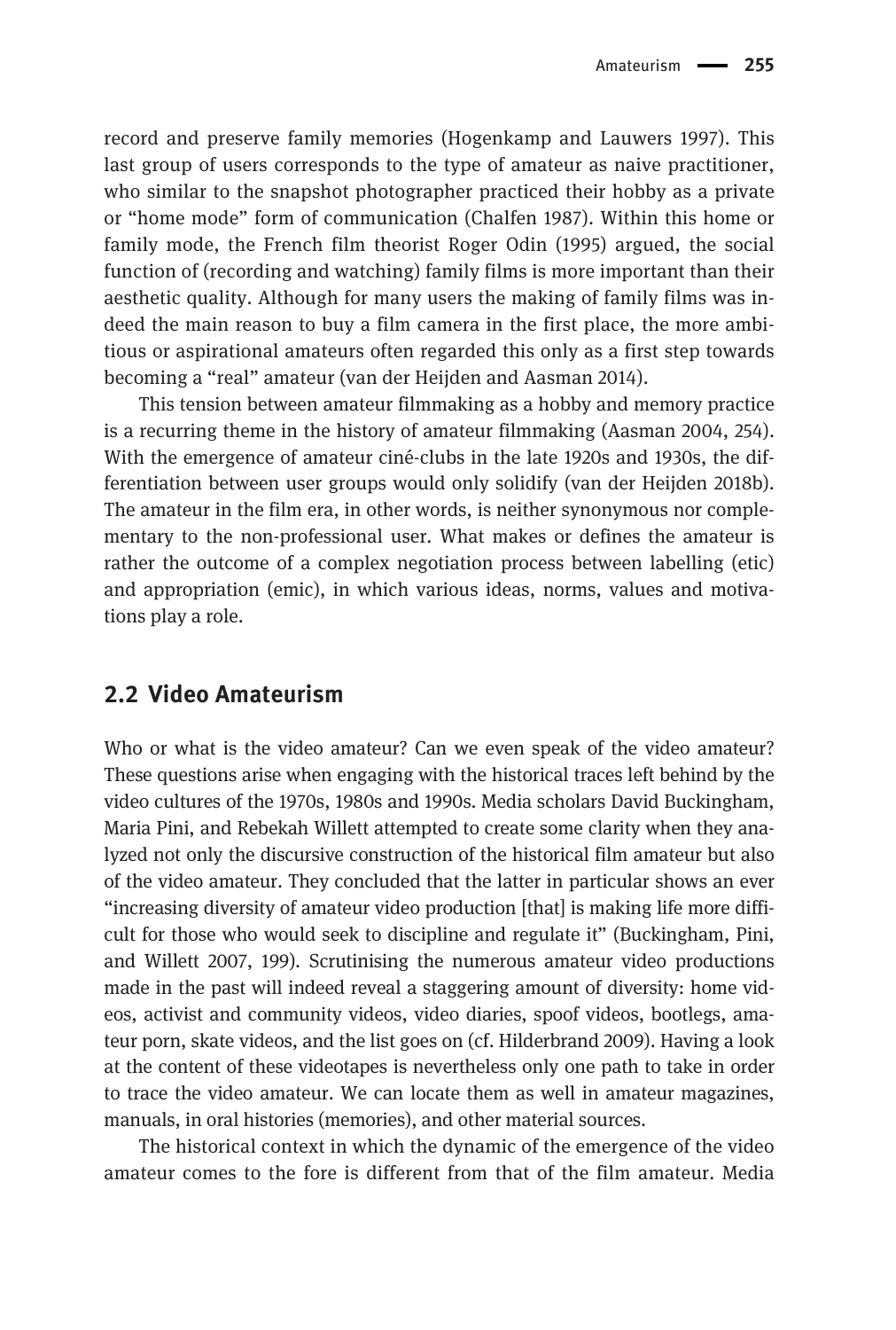scholar James M. Moran (2002), for instance, pointed at the various sociocultural and aesthetic ramifications of video technologies for amateur practices. Moreover, as an electronic medium, video was intimately related to television, the dominant mass medium of the latter half of the twentieth century. As Michael Z. Newman reminds us, this intimacy dates back to the 1950s and early 1960s when "video was another word for television" (Newman 2014, 2). Moreover, the various consumer video formats and cameras at the disposal of the amateur from the late 1970s onwards afforded many new possibilities to the amateur as non-professional user. Two of the most prominent new features were the automatic recording of synchronous sound and image and the significantly extended amount of recording time, sometimes up to several hours, compared to the precious minutes available on small-gauge film formats (Moran 2002; van der Heijden 2018b; Slootweg 2018b). Interestingly, video's proximity to television and its new technological features were approached differently by various types of video amateurs, representing various versions of labelling and selfassignment.

The first example comes from the work of Jan A. Kleyn (1927–1998), a cineclub member since the late 1950s and a prominent figure in the Dutch world of amateur film and photography. In 1990, he published a book on video after years of writing on various, more advanced topics, such as the creative use of editing, sound, and cinematography in amateur filmmaking. Embracing a do-it-yourself mentality, he represents the amateur as tinkerer. For Kleyn, video aroused considerable suspicion among serious film amateurs and he highlighted that "good" video amateurism was a highly controversial notion (Kleyn 1990, 8; translated from Dutch). Video was based on different technological principles than film and belonged to the often-maligned electronic world of television. According to these amateurs, video encouraged sloppiness and furthermore lacked the "aura" of analogue film (Slootweg 2018b).

These concerns were not shared by every new user, especially those who were part of socially progressive video collectives from the 1970s and 1980s. An example might be the members of the Dutch video collective Meatball who recounted what attracted them to video: they explained how video's intimate relationship with television was not seen as problematic but rather as an opportunity for media democratisation and participation (Slootweg 2016; Slootweg and Aasman 2015). They were certainly not the only ones who labelled themselves activists or experimenters seeking to challenge mainstream television broadcasting by exploring the social use of video. With various experiments of community and local television, the video collective aimed to give a "voice" to those people who in their view were absent in media discourses at the time (Slootweg 2016, 144). As such, these video amateurs represent the amateur as avant-gardist type, highlighting the amateur's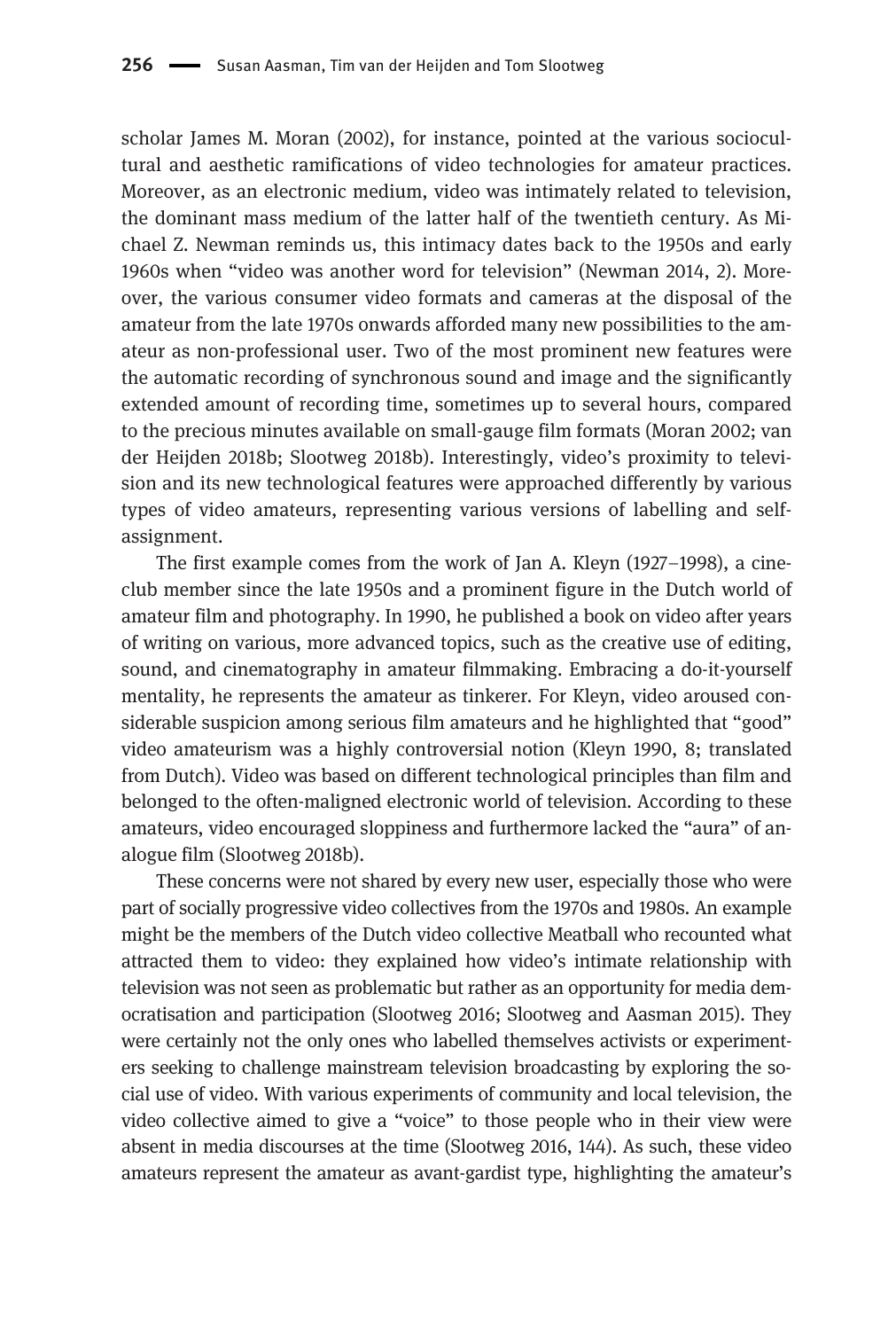potential as a counter practitioner in processes of cultural participation and media democratisation.

The third example underscores the importance the "voice" video can literally give to its user thanks to the new technical affordance of synchronous sound. For the father of an expat family in the 1980s, the camcorder allowed for the recording of his "autobiographical voice" when capturing and narrating on noteworthy events of his family's everyday life abroad (Slootweg 2018b, 214). The home video of his family furthermore showcases many choices that would be considered as "bad" video amateurism in the first example, such as unsteady handheld long takes, poor synchronous sound recording and unsophisticated in-camera editing. At the same time, the condescending tone of "bad," as a label for a particular form of amateurism that is represented by the type of amateur as naive practitioner, reminds us of Roger Odin's analysis that there is no such thing as a "bad" home movie or video, because it should be understood in the context of the "space of communication" of family and friends (Odin 2014, 15). In other words, according to Odin, "mistakes" only add to the social function of this practice. The new features of video furthermore allowed for a far more layered, narrative mediated memory artefact of the family, certainly when compared to home movies (van Dijck 2007). For now, however, the cases discussed above indicate that it is perhaps more accurate to speak of video amateurs, in the plural, with a wide variety of practices, intentions, beliefs, worries, hopes, and expectations.

## 2.3 Digital Amateurism

Who or what is the digital amateur? In the twenty-first century, the amateur has become an even more complex category. Consumer media technologies diversified, adding to ongoing processes of multi-mediatisation, miniaturisation and convergence, which further widened the affordances for everyday users to document their life or create stories. Moreover, the ubiquity of digital video cameras, as something that is potentially always with us and ready to be used, truly transformed it into a vernacular technology, deeply embedded in our daily life and our communication routines. This process was strengthened by the ability to produce user-generated content as an integrated functionality of a wide variety of emerging (and sometimes quickly disappearing) apps and platforms like Vine, Snapchat, WhatsApp, Facebook, Twitter, YouTube, Instagram, and Tik-Tok. In the current digital era, media amateurism merged with social media. People communicate more than ever via (moving) images, whether they pull pranks on one another, make selfies, perform a beauty tutorial, record their day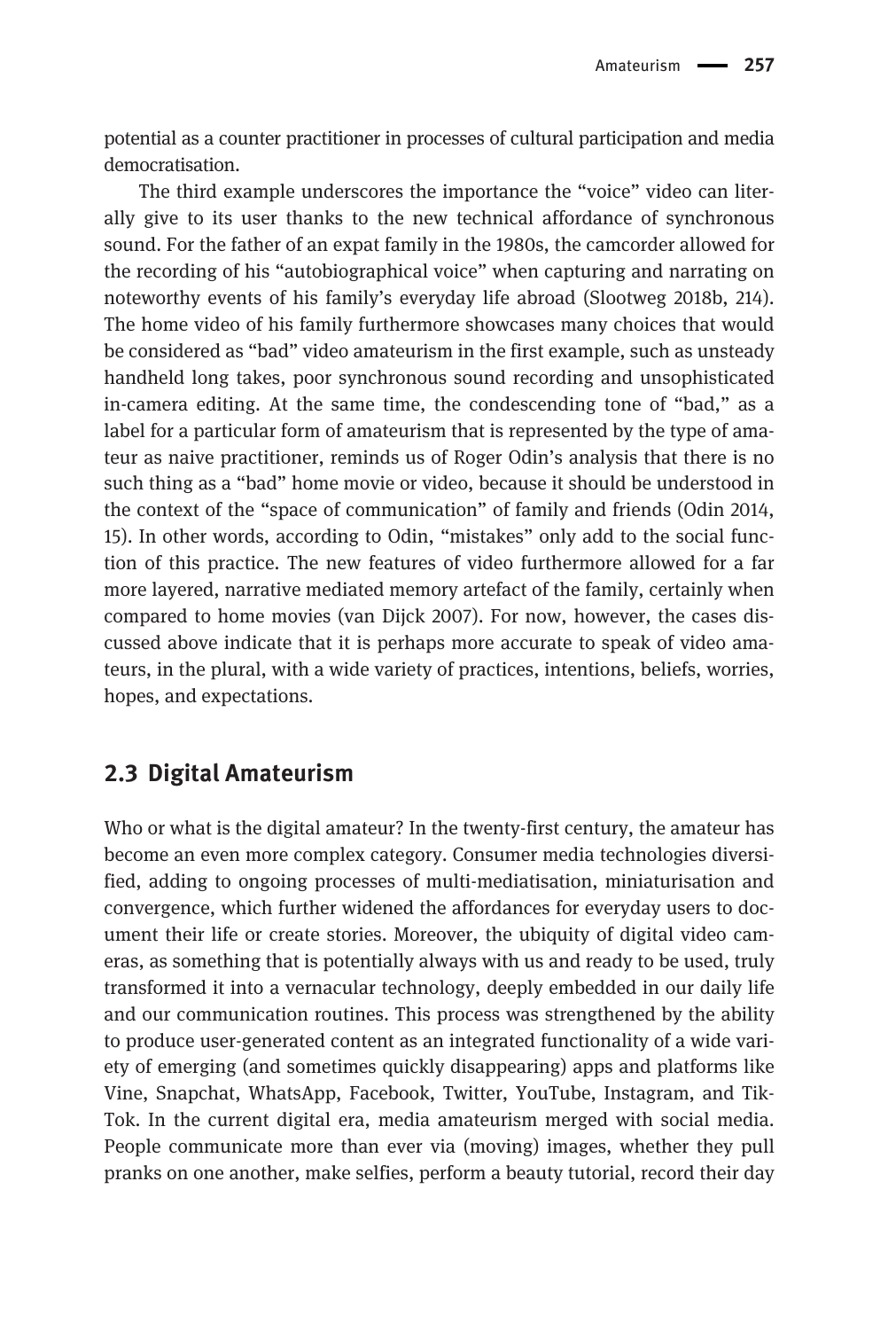in a life while in self-quarantine or videos of themselves preparing evening meals.

It is interesting to note that users perform these practices not only in private but also in public spaces. The World Wide Web made possible the distribution of their footage beyond the confines of the home, the club or other locally defined spaces. This attraction of the Internet, as a participatory space where anyone might share, exploded after 2005 when YouTube became almost overnight the dominant platform for sharing videos online. The amateur has become a highly visible category in contemporary media culture, which forces us to rethink Roland Barthes' description of the amateur as someone "who does not exhibit, the one who does not make himself heard" (Barthes 1991, 230).

Scholars have observed how discourses on the amateur became central in ideals about empowerment through a "participatory culture" (Jenkins 2006; cf. the chapter on fandom by Benecchi and Wang, in this volume). Even before the emergence of YouTube, the rise of a more empowered form of amateurism was acknowledged, notions of the amateur as non-professional were redefined through an increasingly hybrid terminology, such as "prosumer," to denote how user agency alternates between bipolar categories of producer versus consumer, and professional versus consumer (Bruns 2006; cf. van Dijck 2009). This rethinking of the amateur also becomes clear in the notion of "pro-am," which redefines the hierarchy of the professional as expert and a mark of high standard versus the amateur as the non-professional: "Pro-Ams are knowledgeable, educated, committed and networked, by new technology" (Leadbeater and Miller 2004, 12). Instead of a hybridisation between the amateur and professional, Patrice Flichy rather speaks about the amateur in the digital age as an "in-between" category: "Amateurs find themselves halfway between non-professionals and professionals, between the ignorant and the expert, and between ordinary citizens and administrators and/or politicians" (Flichy 2018, 172).

In conclusion, the digital amateur as a non-professional practitioner has become a contested label (etic), but also as a form of self-assignment (emic), in which – as with the film and video amateur – again ideas, norms, values, and motivations play a role. A good example of this would be the popular YouTuber Casey Neistat, who publicly complained when YouTube in 2017 changed its rules and demonetized certain vloggers (Motrescu-Mayes and Aasman 2019, 44–65). This had a devastating effect on the income of many YouTubers who were now unable to make a living. Many of Neistat's followers applauded him for defending the "small creators" or "small YouTubers," as some of them described themselves. The rhetoric used here has an interesting connotation, referring to "small-gauge" filmmakers, a historical term indicating amateurs using a substandard film format. However, not all commentators agreed with him as they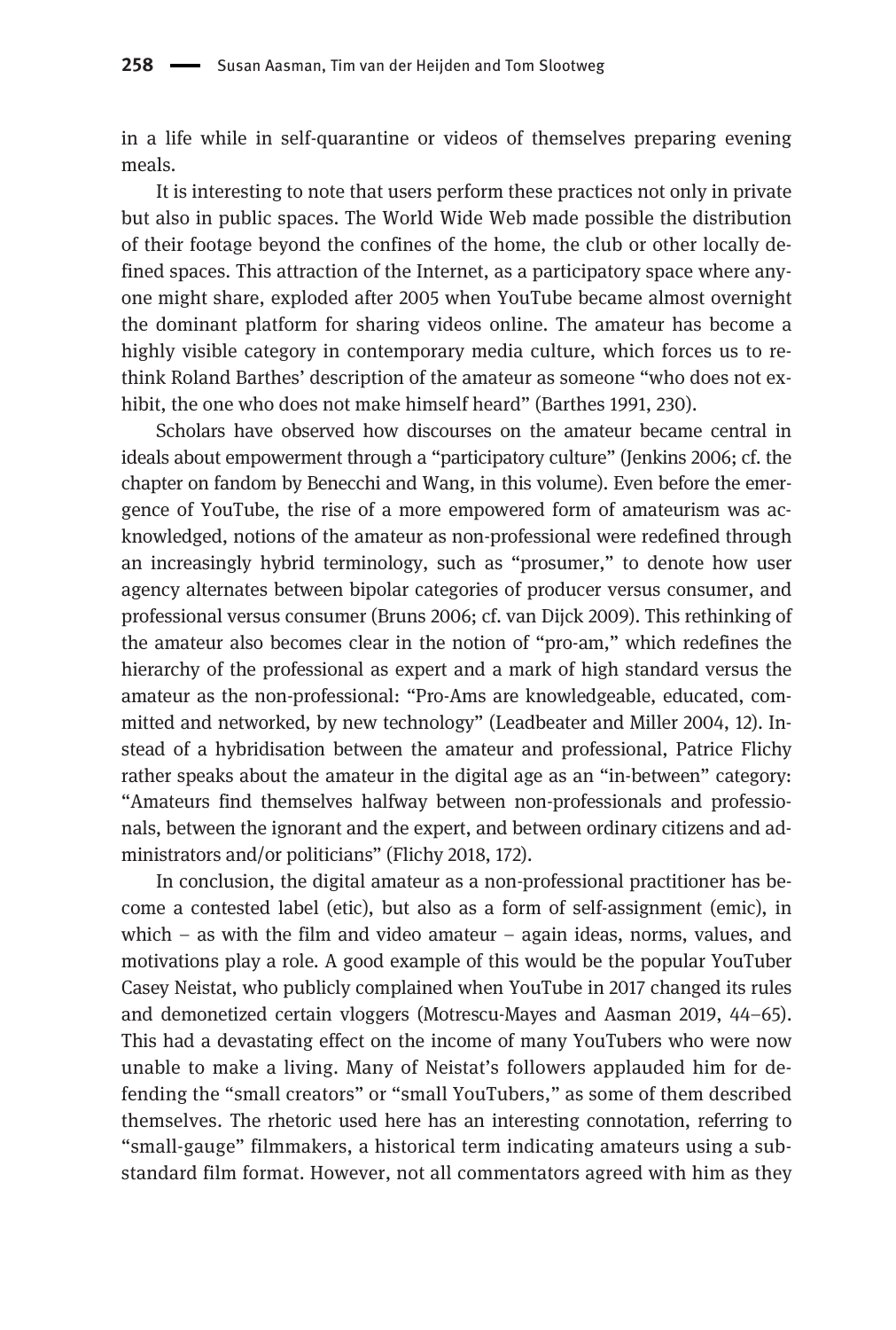fiercely rejected the emphasis on monetisation. Indeed, they considered the act of monetising (and with it the idea of professionalisation) to go against the idea of YouTube as a place for amateurs as independent, grassroots or non-professional practitioners (Hunter et al. 2013).

# Conclusion

Both parts of this contribution show that, as Andy Warhol claimed, with amateurs "you can never know what they'll do next," or, as we would like to add, who they are from a media historical perspective. Not only have many scholars explored a variety of ways to get a grip on the amateur, also among the various historical sources can we detect many points of departure to answer this seemingly straightforward question. In the first part, we concluded that much of the academic debate on the amateur revolves around etic attributions, broadly grouped into four amateur types. We furthermore proposed conceptualizing attempts at self-assignment by historical amateur media practitioners as mostly being emic in nature. In addition, we would like to note here that the plethora of heterogeneous historical traces available, to be found both inside and outside of institutional archives, might also trigger what could be termed an etic impulse in the historian as an observer and interrogator of the past. The inherent "messiness of history" (Darnton 1990) can entice historians to "discipline" and "regulate" it for their own purposes, by using carefully chosen analytical and heuristic lenses with an acceptable degree of explanatory power or sometimes allowing for normative evaluations. The lack of scholarship on women as amateur filmmakers, for instance, requires more attention. Only recently have several initiatives in film and video archives dug up historical traces of these neglected amateurs (cf. Hill and Johnston 2020; Motrescu-Mayes and Nicholson 2018).

In this concluding reflection, we bring together three points, based on the insights yielded in this contribution that merit further reflection. First, we want to include some additional reflections on our specific usage of the concepts of emic and etic. What is the heuristic value of such a distinction for understanding the debate on amateurism, and for analysing historical cases and time periods? These concepts, we believe, will help to historicise the notion of amateurism because it allows for distinguishing how amateurs – as actors within a social group at a certain moment in time – have been appropriating the term to describe their own ways of doing and thinking compared to how external observers have been using the term to analyze and label certain historical actors and their activities as such. Making such a distinction is meaningful in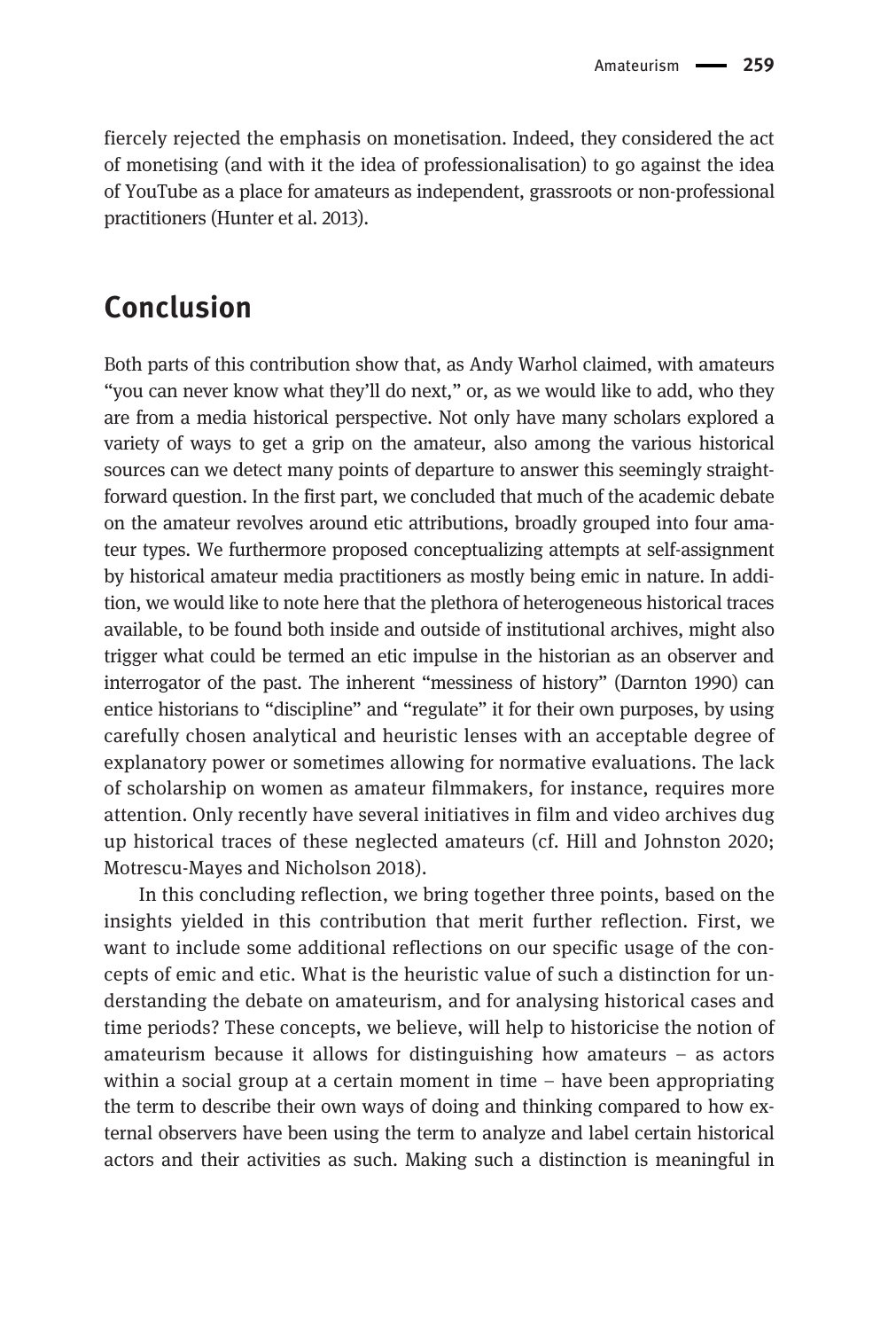relation to the four amateur types we have distinguished in this chapter. Moreover, as we have shown, to understand the amateur, one needs to be conscious of the complexities in the explicit or implicit labelling and self-assignment to certain categories.

In addition, by exploring the film, video, and digital media amateurs in particular, we can work towards identifying continuities and discontinuities in the practices of and discourses on the amateur, in particular by those practitioners who, over different periods of time, were committed to using various media technologies to capture moving images and later also sound. By doing so, it is not our intention to make a determinist argument on the transformative impact of certain media technologies on their users at a particular historical juncture. What we rather propose is to make a rough distinction between eras where the use of certain media technologies dominated amateur media practices and discourses. Such a technology-oriented perspective hence allows for a more precise analysis of the similarities and differences in amateur media practices between various moments in time, including the current digital age. In relation to the film amateur, for instance, we have shown how amateurism at the beginning of the twentieth century still draws on the nineteenth-century idealist meaning of the amateur originating from discourses on amateur photography. For the video amateur, the meanings of amateurism had already become more complex due to the diversification in the use of amateur video technologies within a rapidly changing media landscape. In the digital age, this complexity intensified, which has not only given rise to new, hybrid terminologies, like the "pro-am," "prosumer" and "produser," but also made the amateur more ubiquitous and visible within popular culture and the public domain (Flichy 2018).

Finally, on the basis of the two previous reflections, we would like to emphasise the need for conceptual lenses that help to understand this increased complexity in the amateur debate. From a media historical perspective, the proposed typology of four amateur types, in combination with etic and emic approaches to amateurism, can be productive as an analytical framework for analysing and grasping the multiple and ever-changing meanings of amateurism. However, we believe that media historians could benefit from additional or complementary conceptual lenses that enable both diachronic and synchronic analyses of media amateurism. This is particularly relevant when taking into consideration the variety of perspectives on media amateurs found among the sources and historical actors discussed in the second part of the chapter. Elsewhere, for example, Slootweg proposed the discerning between three, sometimes overlapping, modes of practice and functioning: the community mode, counter mode, and home mode (Slootweg 2018a). As Motrescu-Mayes and Aasman furthermore pointed out, "the counter mode, represented by social and political activists who embraced video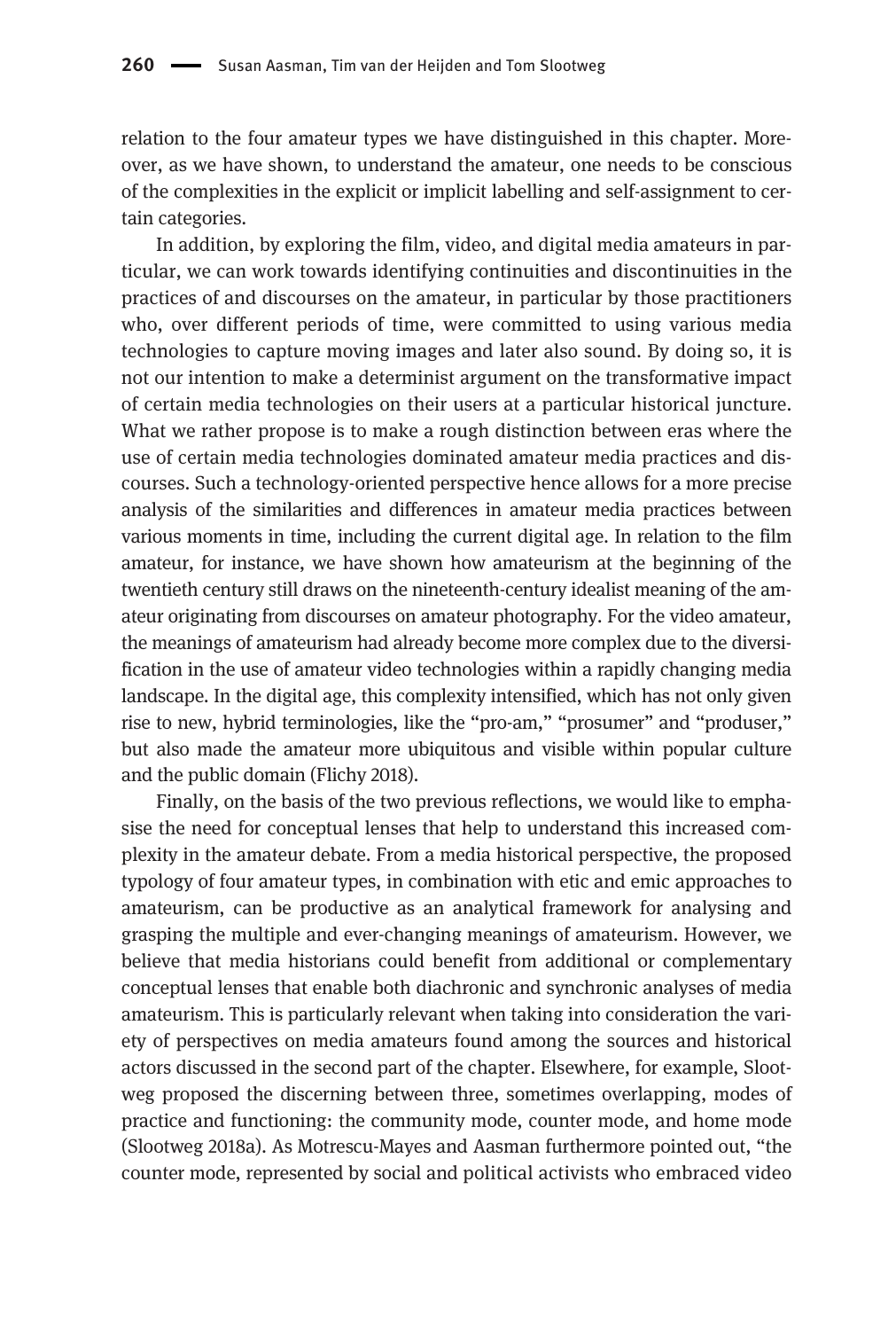as an oppositional practice, the home mode, driven by a desire to use video as a technology of memory, and the community mode, presented by self-proclaimed serious organized film amateurs" (Motrescu-Mayes and Aasman 2019,  $16-17$ ).<sup>5</sup> Distinguishing between these three modes of amateur practices can be helpful in adding a "perspective on media amateurism that will provide the means to bring more descriptive and analytical clarity to the different intentions among historical film and video amateurs" (Slootweg 2018a, 204–205).

In addition, the notion of hybridity is crucial to emphasise as a key term for describing the blurring of boundaries in the digital age (Moran 2002, xiii). Elsewhere, van der Heijden suggests applying the notion of hybridity not just as a descriptive category but rather as an analytical lens for studying "the intermingling and co-existence of old and new media technologies, user practices, and discourses as evolving in an ongoing process" (van der Heijden 2018a, 36; 2018b). Maintaining both a synchronic and diachronic approach to media historiography, the notion of hybridity provides a potentially valuable heuristic and analytical lens for studying media transitions in their historical complexity. Moreover, van der Heijden argues, this can be helpful for highlighting "the actual complexity and 'messiness' of media history and historians' preoccupation with constructing narratives of change and discontinuity, rather than highlighting also the things that happen 'in between'" (van der Heijden 2018a, 40).

In conclusion, we can therefore say that this chapter not only explored the multiple meanings of amateurism from a media historical perspective but also revealed how the notion of the amateur, which is so central to our contemporary digital age, can also function as an analytical lens in and of itself – both synchronically and diachronically, as historical actors within various modes of practice, and as a hybrid construct.

## References

- Aasman, Susan. Ritueel van huiselijk geluk: Een cultuurhistorische verkenning van de familiefilm. Amsterdam: Het Spinhuis, 2004.
- Aasman, Susan, Fickers, Andreas, and Joseph Wachelder, eds. Materializing Memories: Dispositifs, Generations, Amateurs. New York: Bloomsbury Academic, 2018.

Barthes, Roland. The Responsibility of Forms: Critical Essays on Music, Art, and Representation. Translated by Richard Howard. Berkeley: University of California Press, 1991.

<sup>5</sup> For definitions of the "home mode" and "community mode", see Chalfen (1987); Shand (2007); Moran (2002).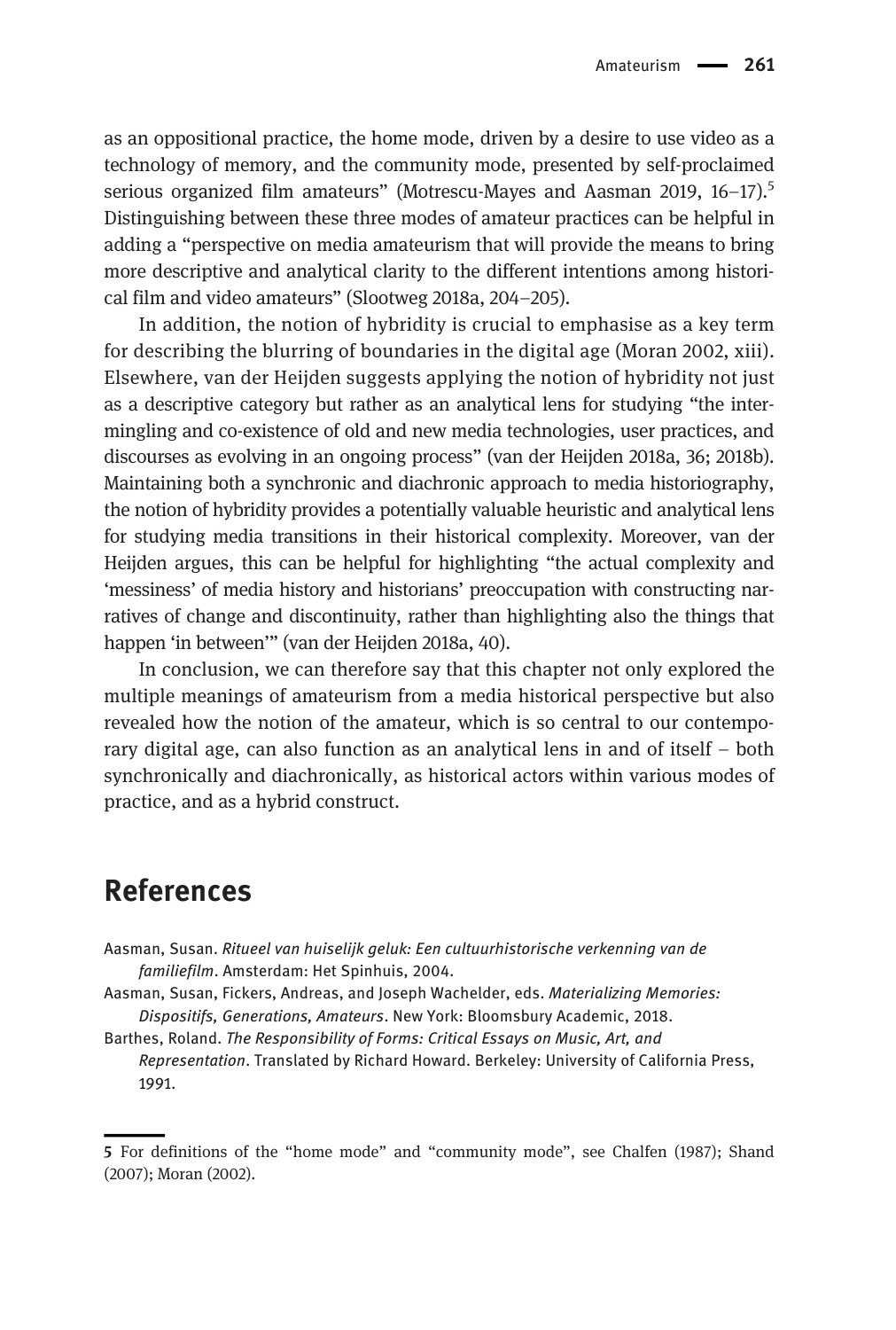- Becker, Howard S. Art Worlds. 25th anniversary edition, updated and expanded. Berkeley, California: University of California Press, 2008.
- Bruns, Axel. "Towards Produsage: Futures for User-Led Content Production." In Proceeding of the 5th International Conference on Cultural Attitudes towards Technology and Communication, edited by C. Ess, F. Sudweeks, and H. Hrachovec, 275–284. Australia: School of Information Technology, 2006.
- Bruyninckx, Joeri. Listening in the Field: Recording and the Science of Birdsong. Cambridge, MA: The MIT Press, 2018.
- Buckingham, David, Pini, Maria, and Rebekah Willett. "'Take Back the Tube!': The Discursive Construction of Amateur Film and Video Making." Journal of Media Practice 8, no. 2 (2007): 183–201.
- Burgess, Jean. "YouTube and the Formalisation of Amateur Media." In Amateur Media: Social, Cultural and Legal Perspectives, edited by Dan Hunter, Lobato, Ramon, Richardson, Megan, and Julian Thomas, 53–58. London: Routledge, 2013.
- Buse, Peter. "The Photographer as Reader: The Aspirational Amateur in the Photo-Magazine." In Photography Reframed: New Visions in Contemporary Photographic Culture, edited by Ben Burbridge and Annebella Pollen, 48–61. London - New York: I.B.Tauris & Co. Ltd., 2018.
- Cambridge English Dictionary. "Meaning of Amateur in English." 2020. [https://dictionary.cam](https://dictionary.cambridge.org/dictionary/english/amateur) [bridge.org/dictionary/english/amateur](https://dictionary.cambridge.org/dictionary/english/amateur).
- Chalfen, Richard. "Cinéma Naïveté: A Study of Home Moviemaking as Visual Communication." Studies in Visual Communication 2, no. 2 (1975): 87–103.
- Chalfen, Richard. Snapshot Versions of Life. Bowling Green, Ohio: Bowling Green State University Popular Press, 1987.
- Craven, Ian, ed. Movies on Home Ground: Explorations in Amateur Cinema. Newcastle upon Tyne: Cambridge Scholars, 2009.
- Cubitt, Sean. "Amateur Aesthetics." 1999. [https://www.academia.edu/574424/Amateur\\_](https://www.academia.edu/574424/Amateur_aesthetics) [aesthetics](https://www.academia.edu/574424/Amateur_aesthetics).
- Czach, Liz. "Home Movies and Amateur Film as National Cinema." In Amateur Filmmaking: The Home Movie, the Archive, the Web, edited by Laura Rascaroli, Gwenda Young, and Barry Monahan, 27–37. New York: Bloomsbury Publishing, 2014.
- Darnton, Robert. The Kiss of Lamourette: Reflections in Cultural History. New York: W.W. Norton, 1990.
- de Cuir Jr., Greg. "Early Yogoslav Ciné-Amateurism: Cinéphilia and the Institutionalization of Film Culture in the Kingdom of Yugoslavia during the Interwar Period." In The Emergence of Film Culture: Knowledge Production, Institution Building and the Fate of the Avant-Garde in Europe, 1919–1945, edited by Malte Hagener, 162–179. New York: Berghahn Books, 2014.
- Deren, Maya. "Amateur Versus Professional." Film Culture 39 (1965): 45–46.
- Douglas, Susan J. "Amateur Operators and American Broadcasting: Shaping the Future of Radio." In Imagining Tomorrow: History, Technology, and the American Future, edited by J. Corn. Cambridge, MA: The MIT Press, 1986.
- Flichy, Patrice. Le sacre de l'amateur sociologie des passions ordinaires à l'ère numérique. Paris: Seuil, 2010.
- Flichy, Patrice. "Amateurs: Naïve Artists or Everyday Experts?" In Materializing Memories: Dispositifs, Generations, Amateurs, edited by Susan Aasman, Andreas Fickers, and Joseph Wachelder, 169–183. New York: Bloomsbury Academic, 2018.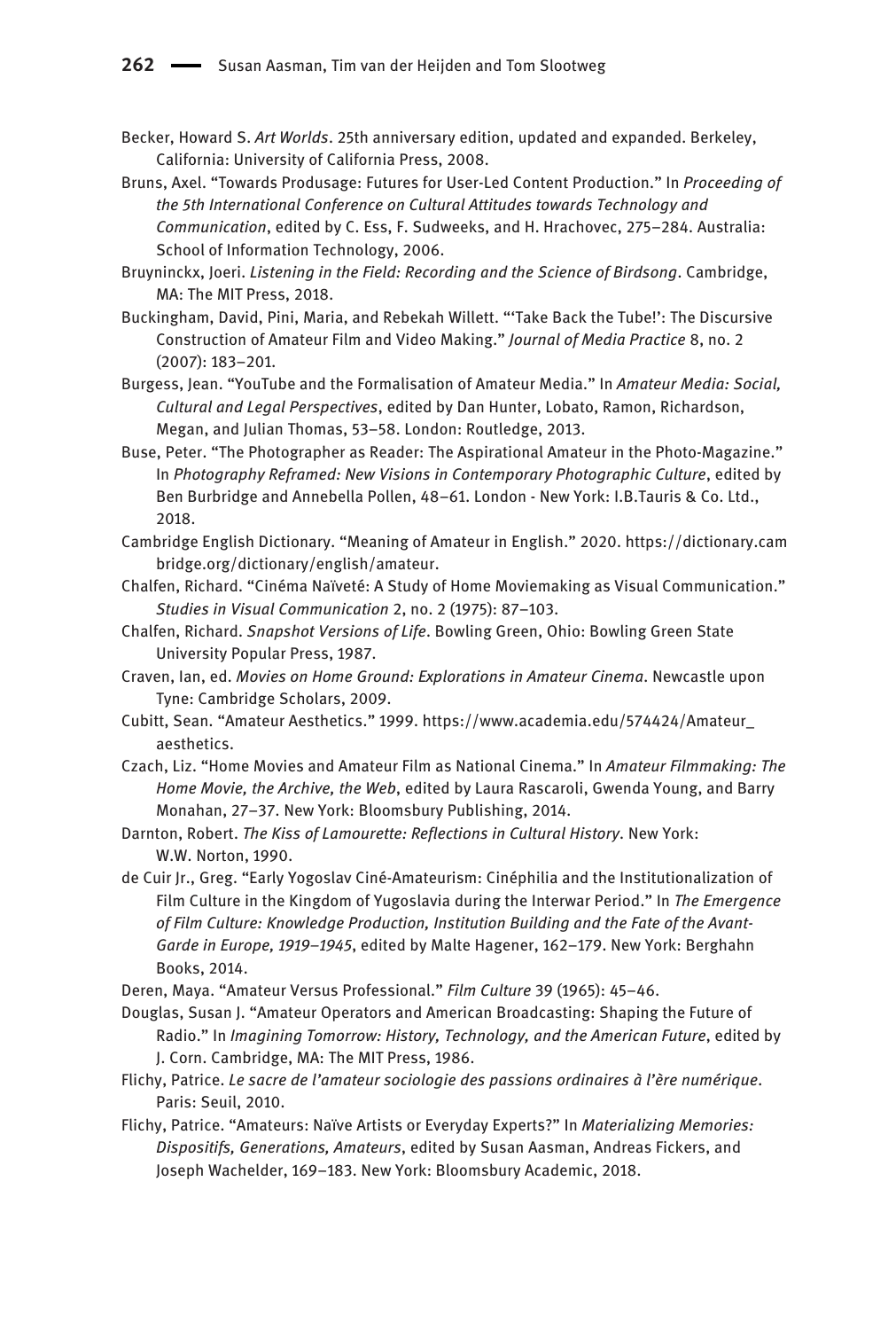Fox, Broderick. "Rethinking the Amateur." Spectator 24, no. 1 (2004): 5–16.

- Gelber, Steven M. Hobbies: Leisure and the Culture of Work in America. New York: Columbia University Press, 1999.
- Gitelman, Lisa. Always Already New: Media, History and the Data of Culture. Cambridge, MA: The MIT Press, 2006.
- Goodenough, Ward. Description and Comparison in Cultural Anthropology. Chicago: Aldine, 1970.
- Gotkin, Kevin. "When Computers Were Amateur." IEEE Annals of the History of Computing 36, no. 2 (2014): 4–14.
- Hagener, Malte. Moving Forward, Looking Back: The European Avant-Garde and the Invention of Film Culture, 1919–1939. Amsterdam: Amsterdam University Press, 2007.
- Haring, Kristen. Ham Radio's Technical Culture. Cambridge, MA: The MIT Press, 2007.
- Harris, Marvin. "History and Significance of the Emic/Etic Distinction." Annual Review of Anthropology 5, no. 1 (1976): 329–350.
- Headland, Thomas N., Pike, Kenneth L., and Marvin Harris. Emics and Etics: The Insider, Outsider Debate. Papers from a Symposium of the 87th Annual Meeting of the American Anthropological Association, Phoenix, Arizona, Nov. 19, 1988. Newbury Park, California: SAGE, 1990.
- Hielscher, Eva. "Towards a Definition of Amateur Film. Amateur Film, Benjamin's Aura and the Archive." MA thesis, University of Amsterdam, 2007.
- Hilderbrand, Lucas. Inherent Vice: Bootleg Histories of Videotape and Copyright. Durham: Duke University Press, 2009.
- Hill, Sarah, and Keith M. Johnston. "Making Women Amateur Filmmakers Visible: Reclaiming Women's Work through the Film Archive." Women's History Review, January, 1–15, 2020.
- Hogenkamp, Bert, and Mieke Lauwers. "In Pursuit of Happiness? A Search for the Definition of Amateur Film." In Rencontres Autour Des Inédits / Jubilee Book: Essays on Amateur Film, edited by Nancy Kapstein, 107–116. Charleroi: Association Européene Inédits AEI, 1997.
- Horak, Jan-Christopher. Lovers of Cinema: The First American Film Avant-Garde, 1919–45. Madison: University of Wisconsin Press 1998.
- Hunter, Dan, Lobato, Ramon, Richardson, Megan, and Julian Thomas, eds. Amateur Media: Social, Cultural and Legal Perspectives. London: Routledge, 2013.
- Jenkins, Henry. "Confronting the Challenges of Participatory Culture: Media Education for the 21st Century (Part One)." Confessions of an ACA-Fan (blog). October 19, 2006. [http://hen](http://henryjenkins.org/blog/2006/10/confronting_the_challenges_of.html) ryjenkins.org/blog/2006/10/confronting the challenges of.html.
- Jordan, Caroline. "The Public Amateur and the Private Professional: A Re-Evaluation of the Categories of Public and Private in Colonial Women Artists' Work." Australian and New Zealand Journal of Art 1, no. 2 (2000): 42–60.
- Kattelle, Alan. Home Movies: A History of the American Industry, 1897–1979. Nashua: Transition Pub., 2000.
- Keen, Andrew. The Cult of the Amateur: How Today's Internet Is Killing Our Culture. New York: Doubleday/Currency, 2007.
- Kerssens, Niels. "Cultures of Use 1970s/1980s: An Archaeology of Computing's Integration with Everyday Life." PhD diss., Amsterdam: University of Amsterdam, 2016.
- Kleyn, Jan A. "Neem Het in Acht." AV Amateurfilmer, July 1990.
- Leadbeater, Charles, and Paul Miller. The Pro-Am Revolution: How Enthusiasts Are Changing Our Society and Economy. London: Demos, 2004. [https://www.demos.co.uk/files/proam](https://www.demos.co.uk/files/proamrevolutionfinal.pdf) [revolutionfinal.pdf.](https://www.demos.co.uk/files/proamrevolutionfinal.pdf)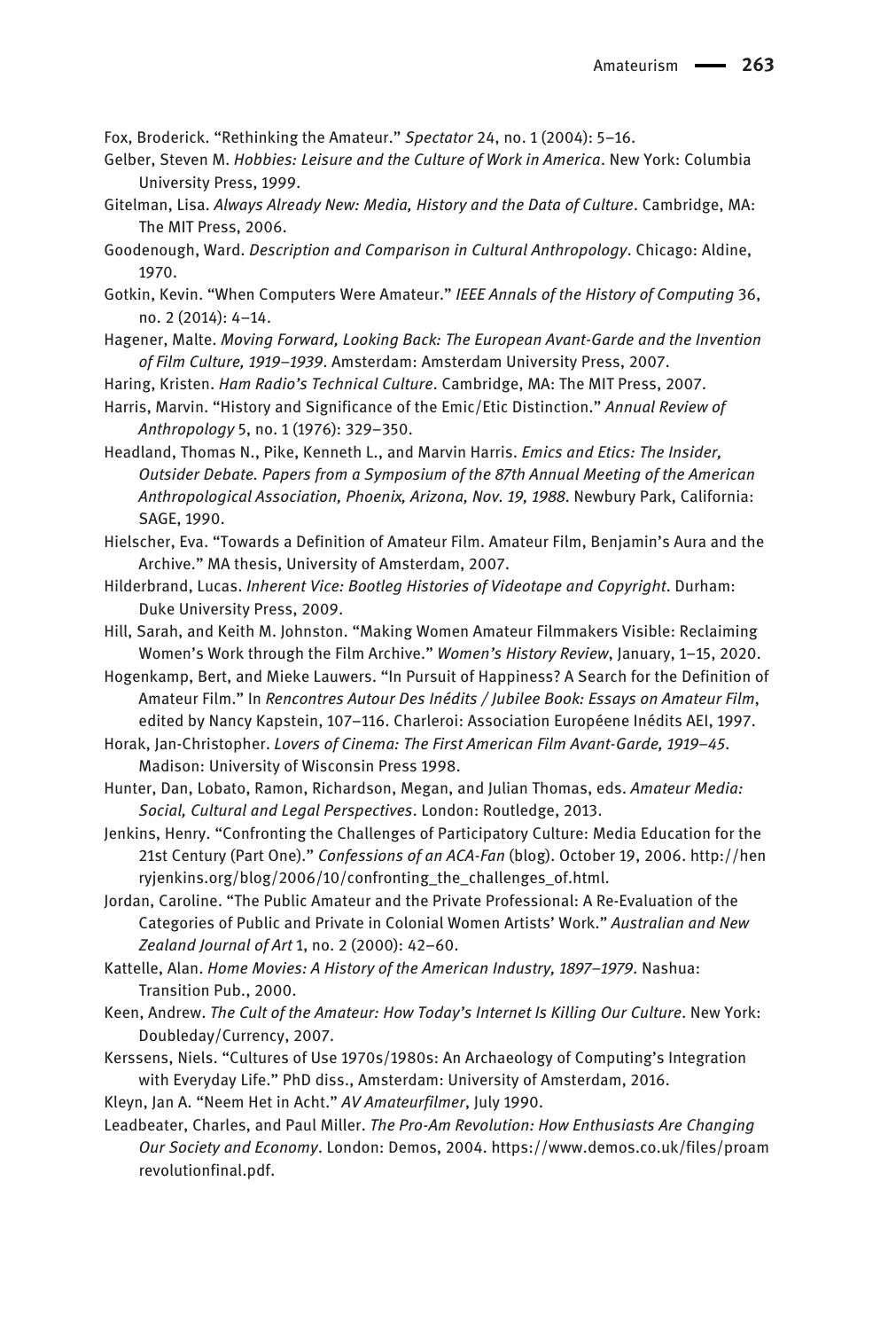- Linssen, Céline, Schoots, Hans, and Tom Gunning. Het gaat om de film! Een nieuwe geschiedenis van de Nederlandsche Filmliga, 1927–1933. Amsterdam: Bas Lubberhuizen / Filmmuseum, 1999.
- Manovich, Lev. "The Practice of Everyday (Media) Life: From Mass Consumption to Mass Cultural Production?" Critical Inquiry 3, no. 2 (2009): 319–331.
- Moran, James M. There's No Place like Home Video. Minneapolis: University of Minnesota Press, 2000.
- Motrescu-Mayes, Annamaria, and Susan Aasman. Amateur Media and Participatory Cultures: Film, Video, and Digital Media. London: Routledge, 2019.
- Motrescu-Mayes, Annamaria, and Heather Norris Nicholson. British Women Amateur Filmmakers: National Memories and Global Identities. Edinburgh: Edinburgh University Press, 2018.
- Newman, Michael Z. "Ze Frank and the Poetics of Web Video." First Monday 13, no. 5 (2008). <https://firstmonday.org/ojs/index.php/fm/article/view/2102/1962>.
- Newman, Michael Z. Video Revolutions: On the History of a Medium. New York: Columbia University Press, 2014.
- Nicholson, Heather Norris. Amateur Film: Meaning and Practice, 1927–1977. Manchester: Manchester University Press, 2012.
- N.N. "Amateur-Kinematografie." Lux-De Camera, June 30, 1928.
- Odin, Roger. Le film de famille: Usage privé, usage public. Paris: Méridiens Klincksieck, 1995.
- Odin, Roger. "The Home Movie and Space of Communication." In Amateur Filmmaking: The Home Movie, the Archive, the Web, edited by Laura Rascaroli, Barry Monahan, and Gwenda Young, translated by Barry Monahan, 15–26. New York: Bloomsbury, 2014.
- Oudshoorn, Nelly, and Trevor Pinch, eds. How Users Matter: The Co-Construction of Users and Technologies. Cambridge, MA: The MIT Press, 2003.
- Prior, Nick. "The Rise of the New Amateurs: Popular Music, Digital Technology and the Fate of Cultural Production." In Handbook of Cultural Sociology, edited by John R. Hall, Laura Grindstaff, and Ming-cheng Lo, 398–407. New York: Routledge, 2010.
- Roepke, Martina. "Crafting Life into Film: Analysing Family Fiction Films from the 1930s." In Small-Gauge Storytelling: Discovering the Amateur Fiction Film, edited by Ryan Shand and Ian Craven, 83–101. Edinburgh: Edinburgh University Press, 2013.
- Rugoff, Ralph, ed. Amateurs. San Francisco New York: CCA Wattis Institute for Contemporary Arts, 2008.
- Sennett, Richard. The Craftsman. New Haven: Yale University Press, 2009.
- Shand, Ryan. "Amateur Cinema: History, Theory and Genre (1930–80)." PhD diss., University of Glasgow, 2007.
- Shirky, Clay. Here Comes Everybody: The Power of Organizing without Organizations. London: Penguin Books, 2008.
- Silverstone, Roger, and Eric Hirsch, eds. Consuming Technologies: Media and Information in Domestic Spaces. London: Routledge, 1992.
- Slootweg, Tom. "Imagining the User of Portapak: Countercultural Agency for Everyone!" In Exposing the Film Apparatus. The Film Archive as a Research Laboratory, edited by Giovanna Fossati and Annie van den Oever, 177–186. Amsterdam: Amsterdam University Press, 2016.
- Slootweg, Tom. "Home Mode, Community Mode and Counter Mode: Three Functional Modalities for Coming to Terms with Amateur Media Practices." In Materializing